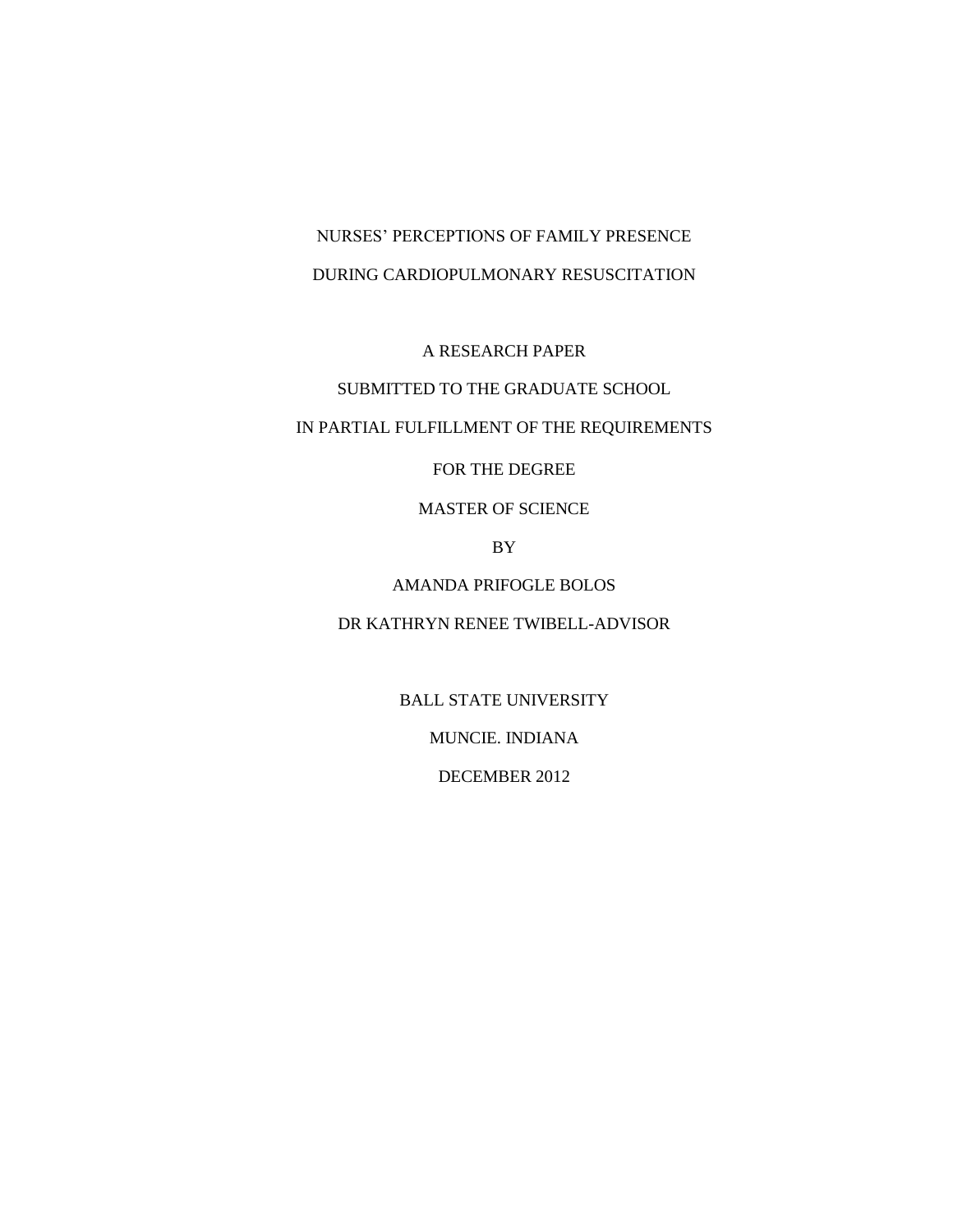| <b>TABLE OF CONTENTS</b> |  |
|--------------------------|--|
|--------------------------|--|

| History of Families and Family Practice During Resuscitation (FPDR)3              |
|-----------------------------------------------------------------------------------|
|                                                                                   |
|                                                                                   |
|                                                                                   |
|                                                                                   |
|                                                                                   |
|                                                                                   |
|                                                                                   |
|                                                                                   |
|                                                                                   |
|                                                                                   |
|                                                                                   |
| Introduction<br>.11                                                               |
|                                                                                   |
|                                                                                   |
|                                                                                   |
|                                                                                   |
|                                                                                   |
| Health Care Professionals' Perspectives on Family Presence during Resuscitation20 |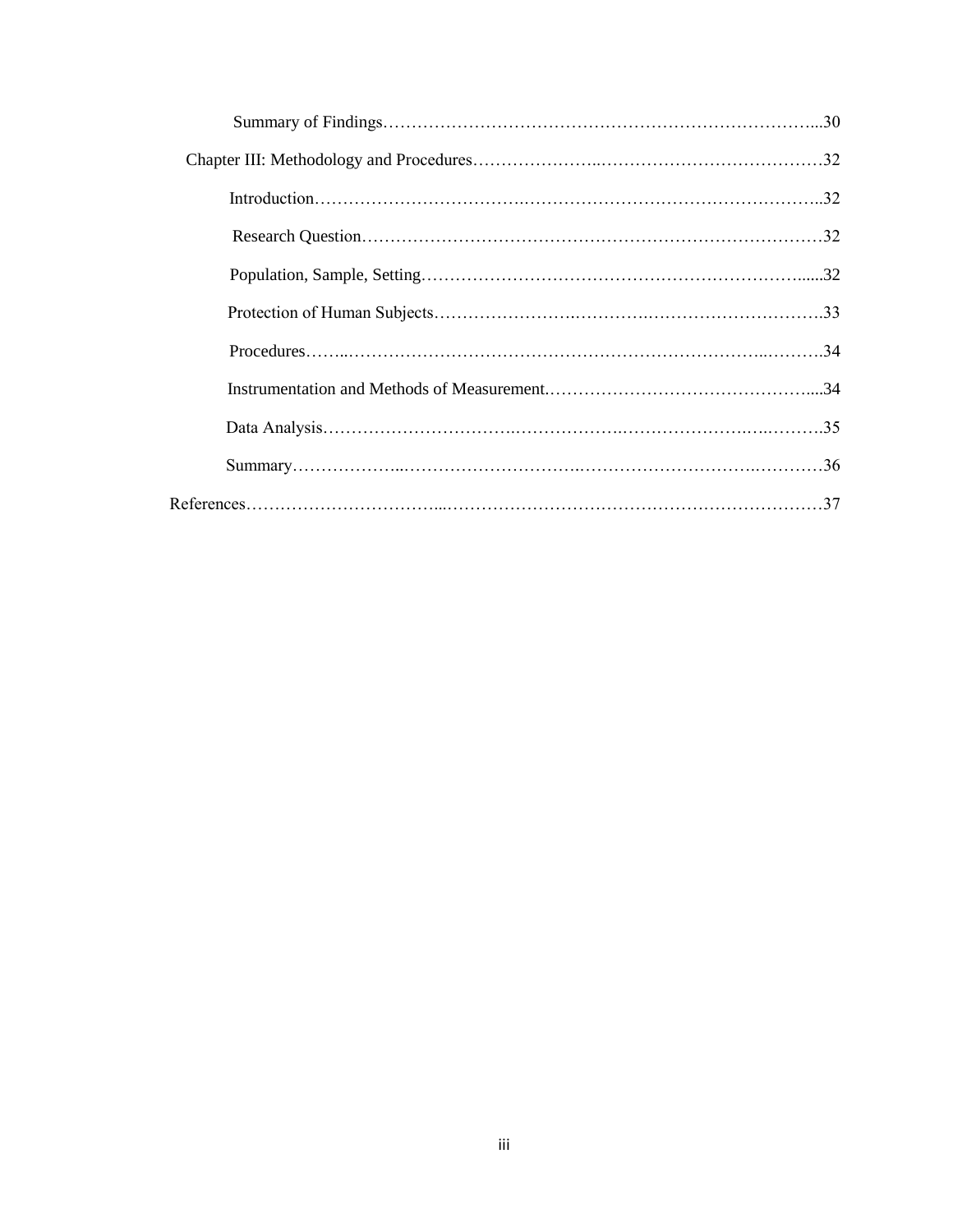## **ABSTRACT**

|                 | <b>RESEARCH PAPER:</b> Nurses' Perceptions of Family Presence During Cardiopulmonary |
|-----------------|--------------------------------------------------------------------------------------|
|                 | Resuscitation                                                                        |
| <b>STUDENT:</b> | Amanda Prifogle Bolos, BSN, RN                                                       |
| DEGREE:         | Masters of Science                                                                   |
| <b>COLLEGE:</b> | College of Applied Sciences and Technology                                           |
| DATE:           | December, 2012                                                                       |

The subject of family presence during resuscitation (FPDR) has been controversial worldwide, thus causing mixed attitudes and practices in clinical settings. National clinical guidelines and professional organizations have recommended allowing FPDR. However, numerous healthcare personnel, especially nurses, have reported ambivalent beliefs about FPDR. To elucidate the debate, more information is needed on nurses' perceptions of FPDR. The purpose of this study was to investigate nurses' perceptions of FPDR and the relationships of these perceptions to chosen demographic variables. This study was a partial replication of a study by Twibell et al. (2008). Guided by family system theory, data for this study were collected from 125 registered nurses working in three hospitals in southeastern Indiana. Nurses completed a survey that assessed selected perceptions related to FPDR, including benefits, self-confidence, current practices, and risks (Twibell et al.). Findings will aid nurse managers, nursing administrators, and patient care providers in understanding variables that influence nurses' decision-making related to FPDR. Applications for future education of health care professionals will be revealed.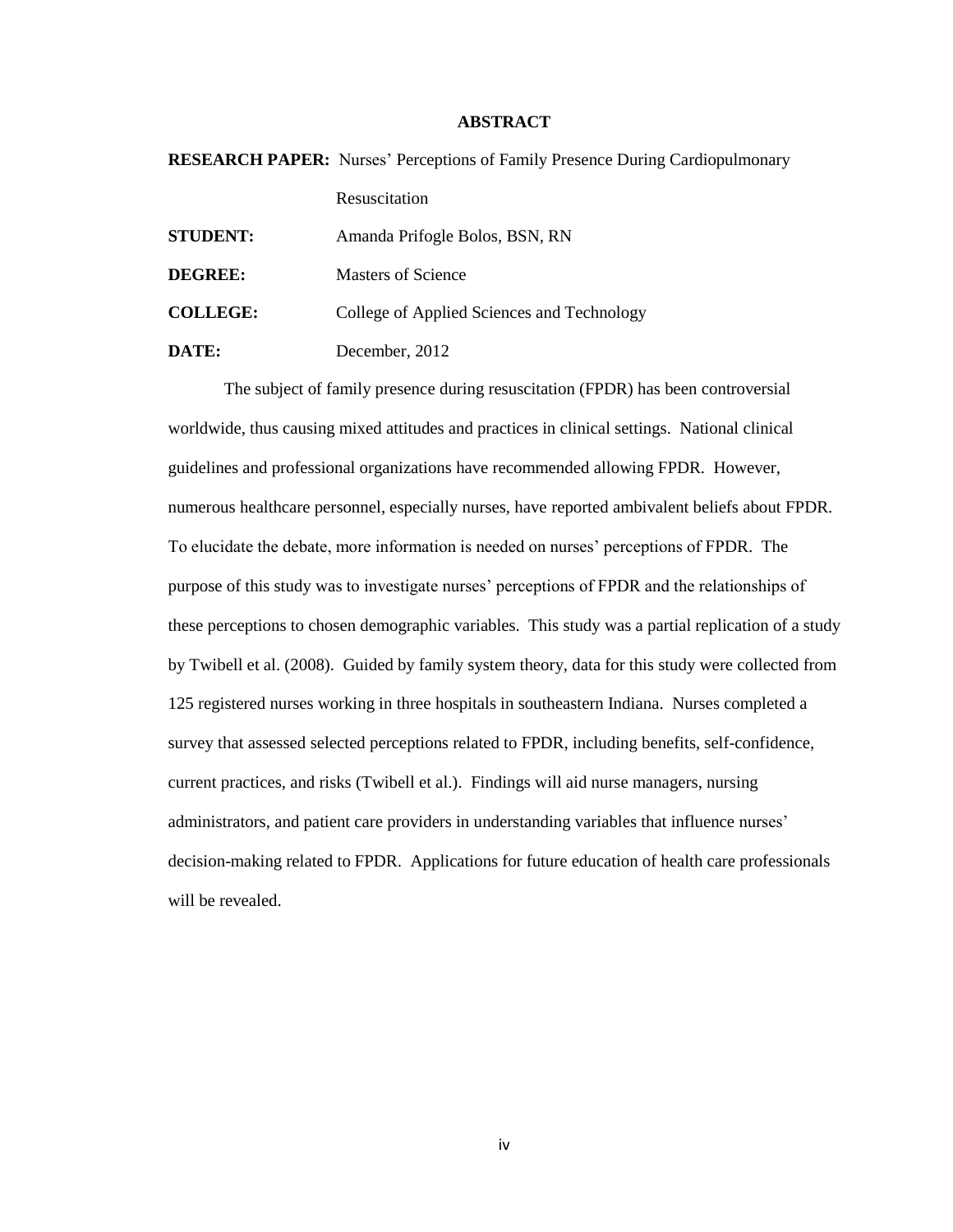## **Chapter One**

#### **Introduction**

Allowing patients' family members to be present at the bedside during resuscitation is a controversial practice worldwide (Gunes & Zaybak, 2009). Healthcare professionals often find themselves in the middle of difficult ethical positions that include conflict between the preferences of critically ill patients, patients' family members, and healthcare providers who manage resuscitation measures (Nibert, 2005). Various professional organizations have publicly agreed to support family presence during resuscitation (FPDR) through guidelines and position statements. Research has suggested that families believe it was their right to be present and that benefits of being present outweighed any risks (McGahey-Oakland, Lieder, Young, & Jefferson, 2007). However, healthcare providers at times oppose family presence, suggesting that more disadvantages than advantages exist (McClement, Fallis, & Pereira, 2009).

In 1982, a hospital in Michigan started the practice of allowing family members to be present during resuscitation if they chose. Studies have since researched those families who were present. Results reflected that families believe it was their legal right to be present and that it emotionally benefited those present (McGahey-Oakland et al., 2007). Existing practices in the majority of hospitals have historically prohibited families from being present during the resuscitation of a loved one in an attempt to allow the staff to focus and prevent trauma to the family. However, studies have found that families felt grieving was made easier because of being present during resuscitation. (Doyle et al., 1987; Robinson, Mackenzie-Ross, Campbell-Hewston, Egleston, & Prevost, 1998; Belanger & Reed, 1997).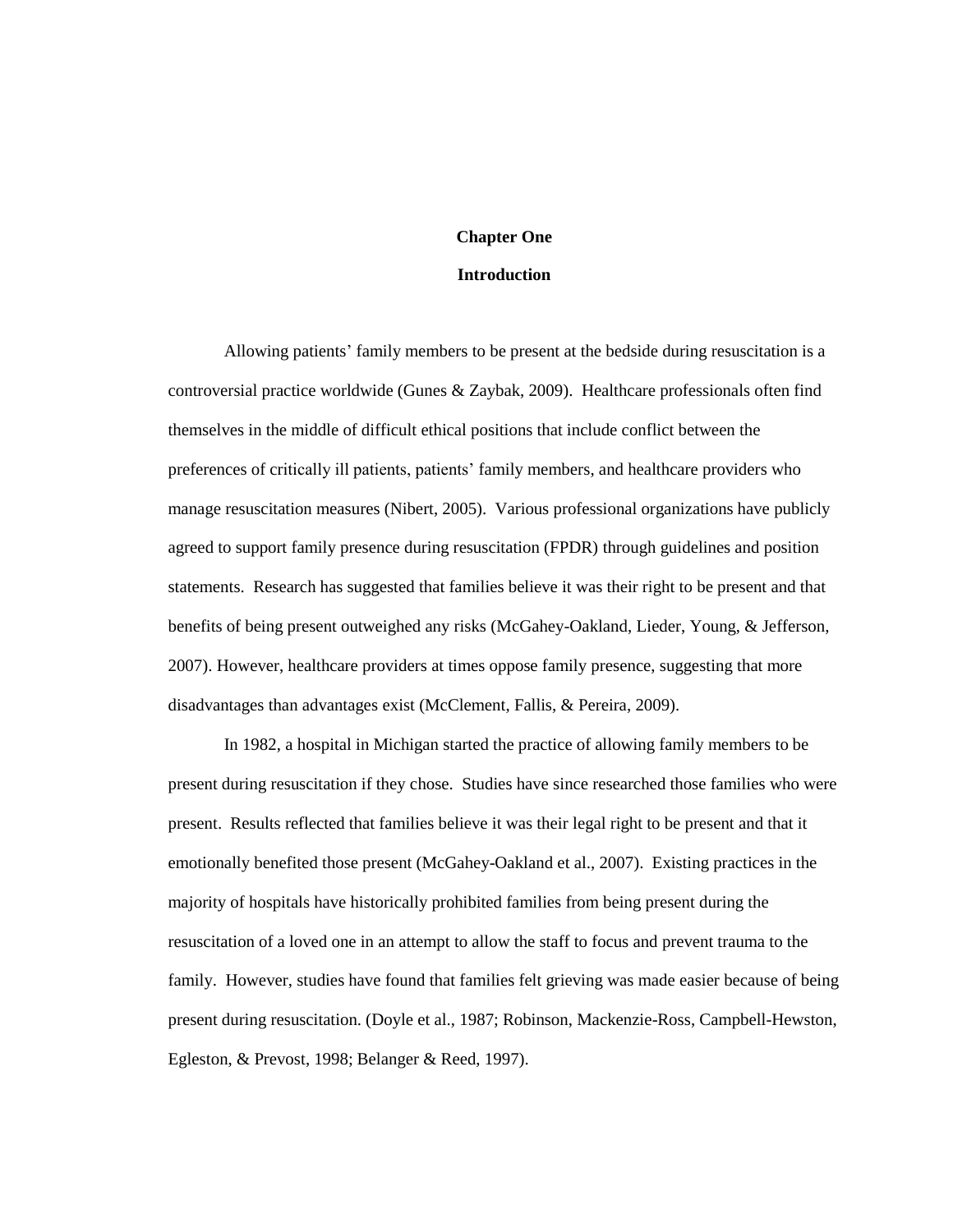Several professional organizations have formally given support to FPDR through position statements and guidelines. The American Heart Association (AHA), the Emergency Nursing Association (ENA), and the American Association of Critical-Care Nurses (AACN) have recommended FPDR. Organizations have suggested the development of a policy addressing FPDR, although not many hospitals have a policy supporting FPDR at the present time (Tamekia, 2008).

Research on FPDR has mainly been descriptive in nature, focusing on the beliefs of stakeholders. Some lucidity has transpired on the perspectives of the families. The perspectives of health care providers remain not clearly defined. A shortage of rigorous research adds to the lack of agreement and continuing dispute among health care providers regarding FPDR. This study added to research on health care professionals' perceived risks, benefits, and selfconfidence related to FPDR (Doyle et al., 1987).

#### **Background and Significance**

Cardiopulmonary resuscitation (CPR) of an individual whose life is in jeopardy from inadequate breathing or circulation frequently occurs as an emergency situation. In a CPR event, a multidisciplinary group of healthcare professionals provide knowledge and skills in an attempt to save the patient's life. The debate of whether or not the patient's family should be present during resuscitation is the focus of a worldwide dispute in the health care settings.

**History of Cardiopulmonary Resuscitation.** Cardiopulmonary resuscitation is an emergency [first aid](http://encycl.opentopia.com/term/First_aid) protocol for an [unconscious](http://encycl.opentopia.com/term/Unconsciousness) person on whom neither [breathing](http://encycl.opentopia.com/term/Breathing) nor [pulse](http://encycl.opentopia.com/term/Pulse) can be detected. CPR has been known in theory, if not practice, for many hundreds, if not thousands, of years; some claim it is even described in the [Bible,](http://encycl.opentopia.com/term/Bible) discerning a superficial similarity to CPR in a passage from the [Books of Kings](http://encycl.opentopia.com/term/Books_of_Kings) (II Kings 4:34), wherein the Hebrew prophet [Elisha](http://encycl.opentopia.com/term/Elisha) warms a dead boy's body and places his mouth over his.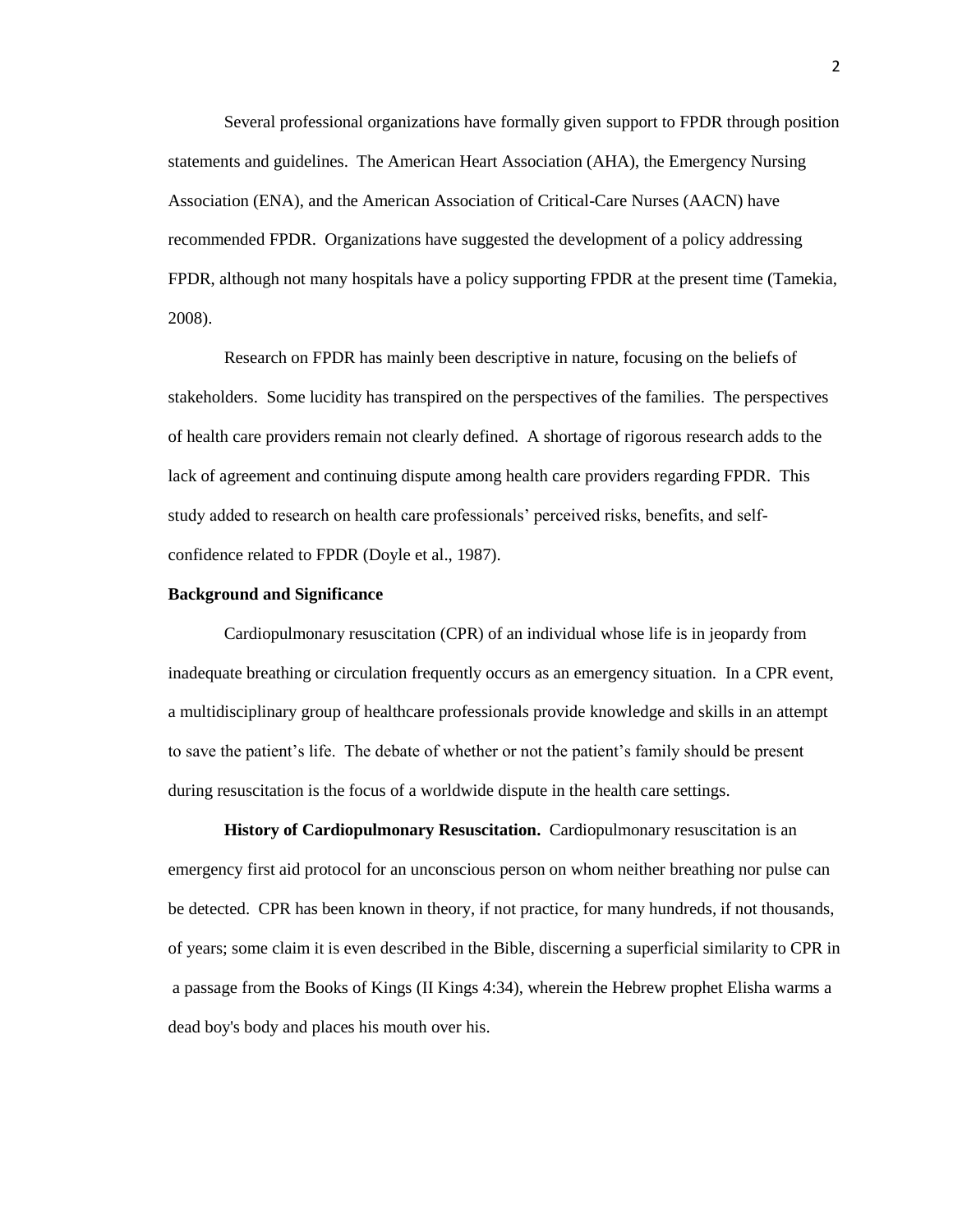However, it was not until the middle of the 20th century that the wider medical community started to recognize and promote CPR as a key part of [resuscitation](http://encycl.opentopia.com/term/Resuscitation) following [cardiac](http://encycl.opentopia.com/term/Cardiac_arrest)  [arrest.](http://encycl.opentopia.com/term/Cardiac_arrest) The truth remains that while CPR is an integral part of the resuscitation process, it cannot be used to replace other resuscitative adjuncts, such as [defibrillation,](http://encycl.opentopia.com/term/Defibrillation) airway management, and [intravenous](http://encycl.opentopia.com/term/Intravenous) drug therapy (Cooper, Cooper, & Cooper, 2006).

At least 350,000 people suffer cardiac arrest each year in the United States, 1 every 90 seconds. Many then undergo cardiopulmonary resuscitation (CPR) by bystanders and emergency medical services in a desperate attempt to restore life. Numerous studies have reported that the majority of these efforts do not succeed. Prolonged anoxia, the inability to restore spontaneous circulation, neurological devastation, and other complications combine to limit survival. Nonetheless, thousands have surmounted these obstacles and resume normal lives. CPR is a triumph of medicine but also is frequently performed in vain (Cooper et al., 2006).

Resuscitation has developed over thousands of years, following experimentation and observation, which converged in the 1950s to bring about the era of modern CPR. The frontiers continue to be advanced in the quest to revive "hearts too good to die" (Cooper et al., 2006). The rate of successful resuscitation has remained disappointing, and aggressive dissemination of the current CPR guidelines has continued because evidence-based recommendations have been shaped by numerous observations and studies that share the common goal of improving resuscitation outcomes (Cooper et al., 2006).

**History of Families and FPDR.** Traditionally, when a patient went into a cardiopulmonary arrest in a hospital, the family was steered away from the loved one into a waiting room while life-saving measures were initiated. When a nurse or doctor was able to break away from the resuscitation efforts, the family was updated on the patient's status. But the scenario is changing, as families exercise their right to be present during resuscitation. Permitting family members to be present at the bedside during CPR is a controversial issue in the United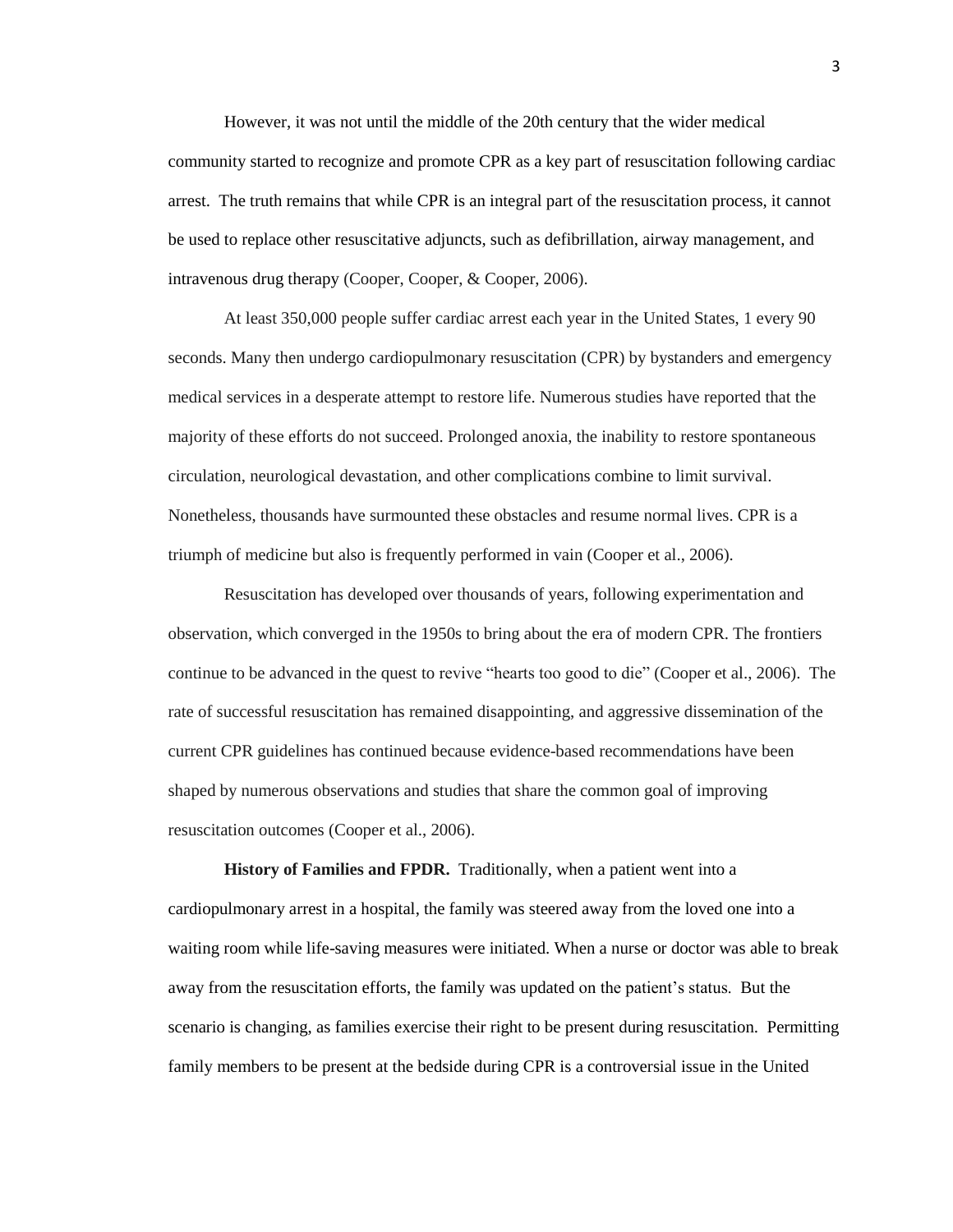States and has stimulated widespread debate. In less than two decades however, the movement to allow FPDR has steadily unfolded because of support from professional organizations, consideration from the media, and research on the topic (Clift, 2006).

Family presence during resuscitation can be traced back to 1982 at Foote Hospital in Michigan, where there were family members from two separate situations who demanded to be present during their loved one's resuscitation. Following both incidents, there was an evaluation of the situations, and both family and staff felt there was a positive impact from the family being present. A program was initiated at Foote Hospital, followed by an evaluation three years later involving 47 family members who had been present during resuscitations. Results were:

- 1. 76% felt their adjustment to death was made easier.
- 2. 64% felt their presence was beneficial to the dying family member.
- 3. 94% felt they would choose to be present again during resuscitation if given the opportunity (Hanson & Strawser, 1992; Doyle et al., 1987).

Further research began to produce more studies on FPDR. Multiple studies found that FPDR was emotionally valuable to the family. The advantages included meeting the emotional and spiritual needs of patients, increasing understanding of the patient's condition, reducing anxiety for the family, and allowing them the opportunity to be with the dying family member (Doyle et al., 1987). Families felt they were involved in the dying process and were better to obtain closure. No psychological trauma was reported by family members. Despite the positive outcome found by these studies, controversy remains among health care professionals on the subject of FPDR (Fitzgerald, 2008).

**History of Health Care Professionals and FPDR.** An assortment of research studies has been performed studying the personal experiences of health care professionals related to FPDR. Differences between physicians and nurses have been apparent. McClenathan, Torrington, and Uyehara (2002) reported that, of the physicians who had participated in FPDR,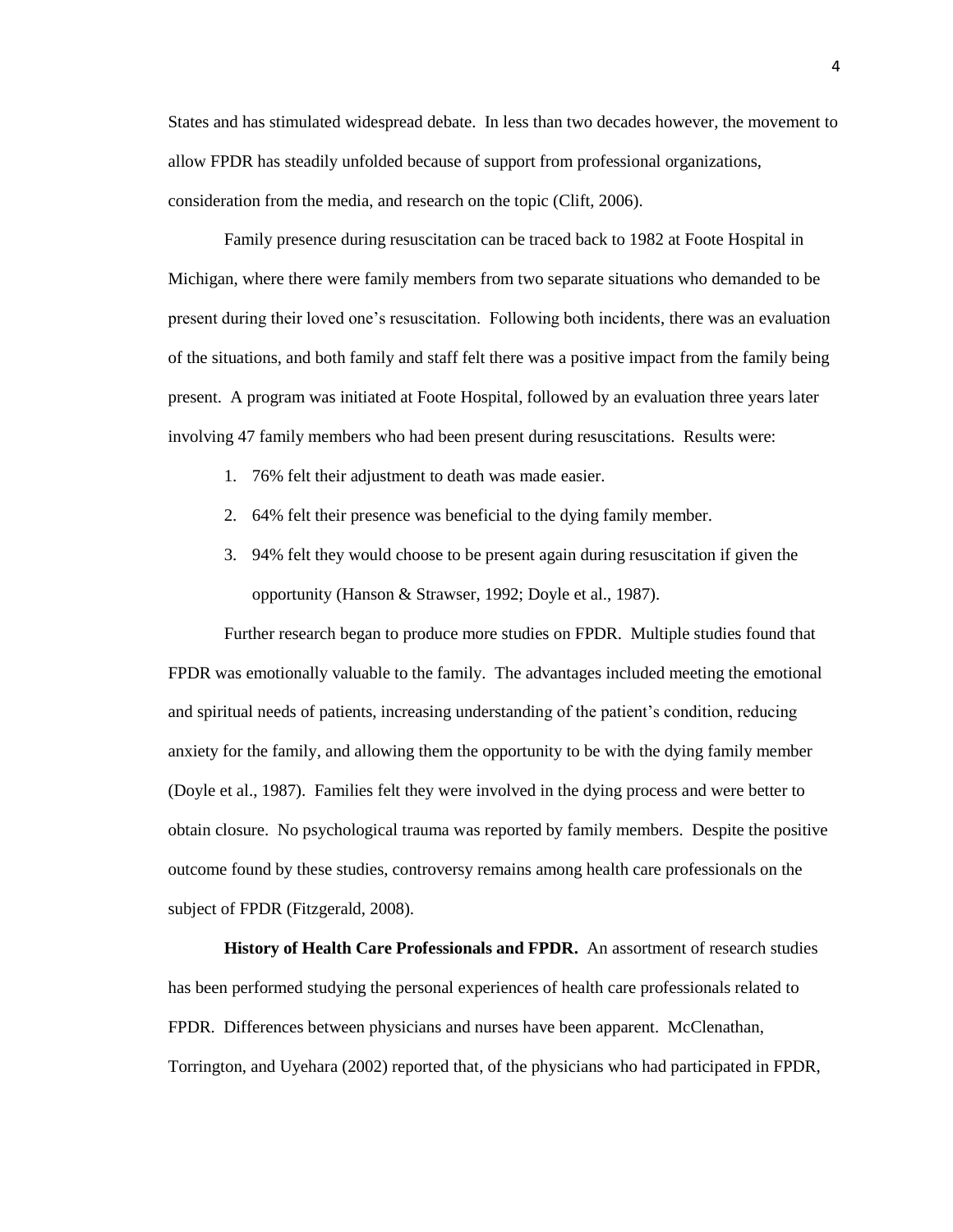only 39% would recommend FPDR again; however, 53% of the nurses supported FPDR. Some of the apprehensions found by health care professionals included the fear that family members might interfere with resuscitation efforts, be critical of staff efforts, view staff's behaviors that could be interpreted as inappropriate, and divert the attention of the resuscitation team from the patient. Fear of litigation and violation of patients' privacy were also concerns among health care professionals (Fitzgerald, 2008).

Studies showed that regional locations with the largest support were in the Midwest, compared to the rest of the regions in the United States of America (USA). Studies have proven that educating the staff has resulted in increased support of FPDR among health care professionals. Studies have also shown that the implementation of policies in health care facilities increased the acceptance of FPDR by the staff (McClenathan et al., 2002; Madden & Condon, 2007).

Nurses' perceptions of the risks and benefits of FPDR vary greatly and are associated with how often the nurses invite the family to be present. Twibell et al. (2008) found significant differences between nurses who did and did not belong to professional organizations ( $t = 5.3$ , p < .001). Certified nurses and nurses who were members of professional organizations recognized more benefits and fewer risks than other nurses. Observations related to FPDR did not show a difference between associate degree nurses and baccalaureate degree nurses; however LPNs in comparison to RNs perceived fewer benefits, more risks, and less self-confidence.

**Professional Organizations and FPDR.** In 1993, the ENA (2001) adopted a policy favoring FPDR. As the first professional organization to take an official position on FPDR, the policy stated:

ENA supports the option of family presence during invasive procedures and resuscitation. ENA supports further research… (and) the development and dissemination off educational resources…concerning policies, practices, and programs supporting the option of family presence. ENA supports…educational resources for public… (and) Collaboration with other specialty organizations…to develop multidisciplinary guidelines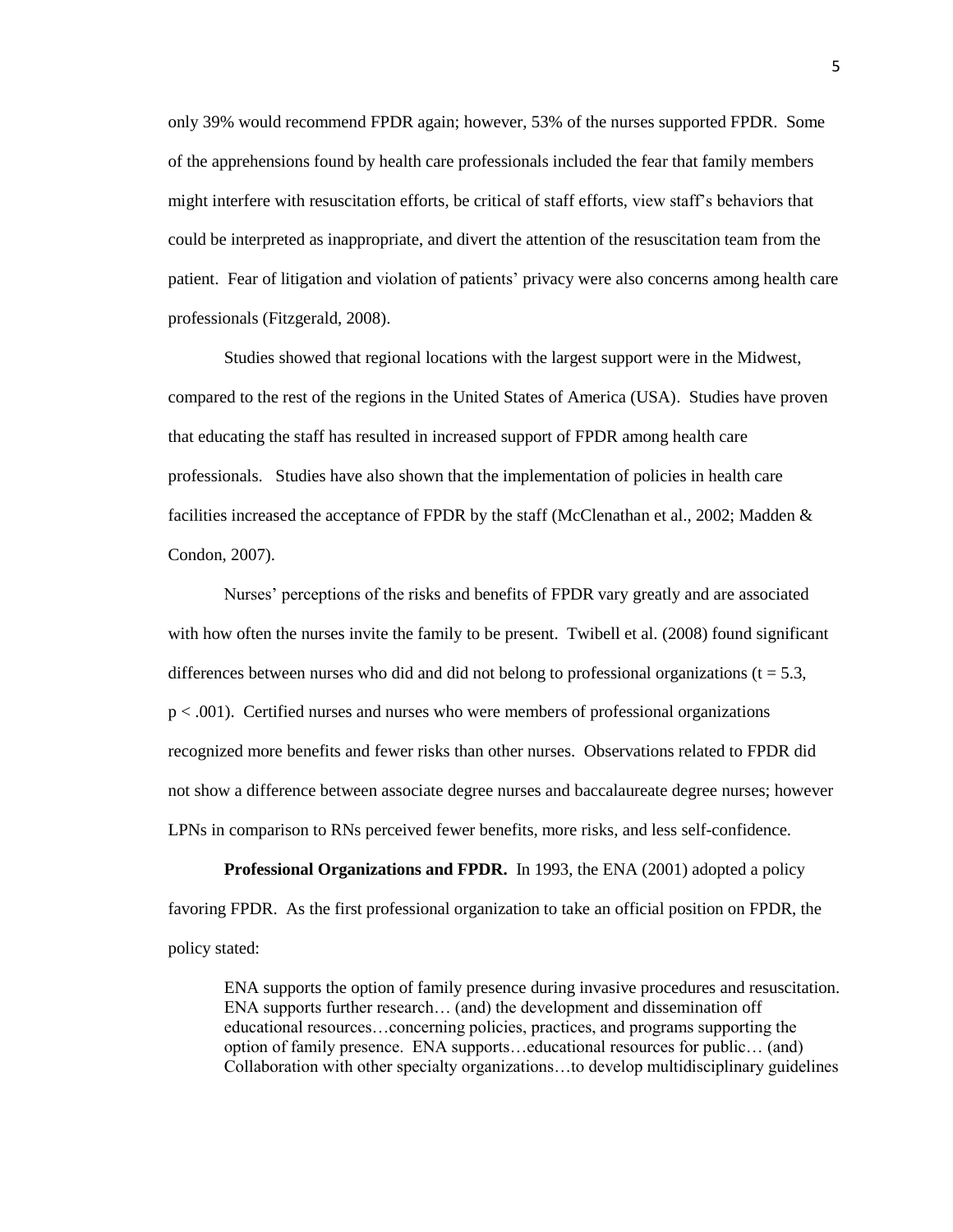related to family presence…ENA supports healthcare facilities…policies and procedures allowing the option of family presence (ENA Position Statement, 2001, p.2).

In 2000, the AHA also took a stand for FPDR. The strong recommendation for allowing FPDR and recommendations for further research initiated a debate nationally and internationally.

Following the endorsement of FPDR by the ENA and AHA, the AACN released a Practice Alert on FPDR (AACN, 2004). The AACN declared that family members should be allowed to choose whether or not to be present during invasive procedures or CPR. The AACN formally signed the guidelines set by the ENA and stated that they were applicable to critical care units.

Despite the stand taken by these professional organizations supporting FPDR, some health care facilities have been slow to initiate a policy supporting FPDR. Advocates of FPDR argue that the initiation of policies would give support to the practice and allow consistency in following guidelines. In healthcare facilities with policies supporting FPDR, debate among staff decreased (Miller & Stiles, 2009; Tamekia, 2008).

Further research is needed on the perceptions of health care professionals, specifically nurses, in order to effectively design policies, provide education, and implement practices in support of FPDR. In addition, further studies of the relationships of nurses' perceptions to selected demographic variables are needed to tailor educational offerings on FPDR and adapt policies to fit cultural and geographical characteristics.

## **Statement of the Problem**

FPDR has been controversial for several decades. Although national clinical guidelines and professional organizations have recommended allowing FPDR, numerous healthcare personnel, especially nurses, have reported ambivalent beliefs about FPDR. To elucidate the debate, more information is needed on nurses' perceptions of FPDR, specifically perceptions of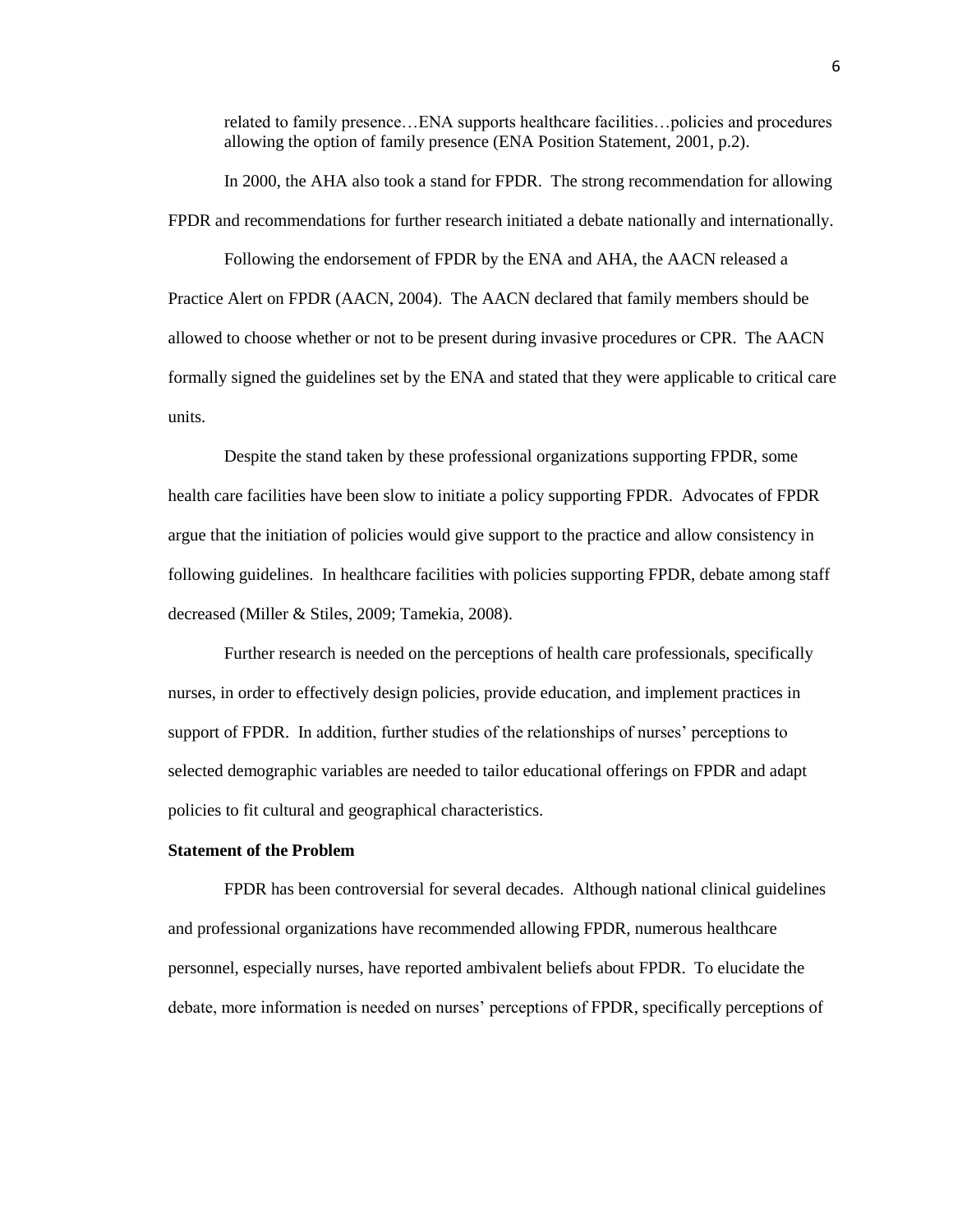risk, benefit, and self-confidence related to FPDR. In addition, further clarity is needed on the relationships among nurses' perceptions of FPDR and nurses' demographic variables.

#### **Purpose of the Study**

The purpose of this study was to investigate nurses' perceptions of FPDR and the relationships of these perceptions to demographic variables.

## **Research Question**

The research question in this study was "What are the relationships among nurses' perceptions related to FPDR and personal demographic variables?" The essential perceptions included risk, benefit, and self-confidence related to FPDR.

#### **Theoretical Framework**

No theoretical framework has been developed to guide practice and research on FPDR, although numerous researchers have alluded to an extensive theoretical basis for their studies. For example, Mian, Warchal, Whitney, Fitzmaurice, and Tancredi (2007) suggested the use of change theory to guide research on FPDR. Rogers' (2003) and Lewin's (1947) change theories ultimately influenced the interventions introduced in the study by Mian and colleagues. Lewin proposed three stages of change. First was the unfreezing stage, which appeared when disequilibrium emerged and necessitated a need for change. Next was the moving stage in which information was gathered and used to influence change. The final stage was the refreezing stage in which the changes were unified and equilibrium returned (Rousel & Swansburg, 2009).

Rogers (2003) expanded on Lewin's (1947) theory to five phases. The phases were awareness, interest, evaluation, trial, and adoption. Mian et al. (2007) utilized these stages and phases in enabling and assessing interventions to change staff behaviors and perspectives related to FPDR.

Further theories that could be applied to research studies on FPDR include Peplau's (1997) theory of interpersonal relations, Ray's (1989) theory of bureaucratic caring, and Ajzen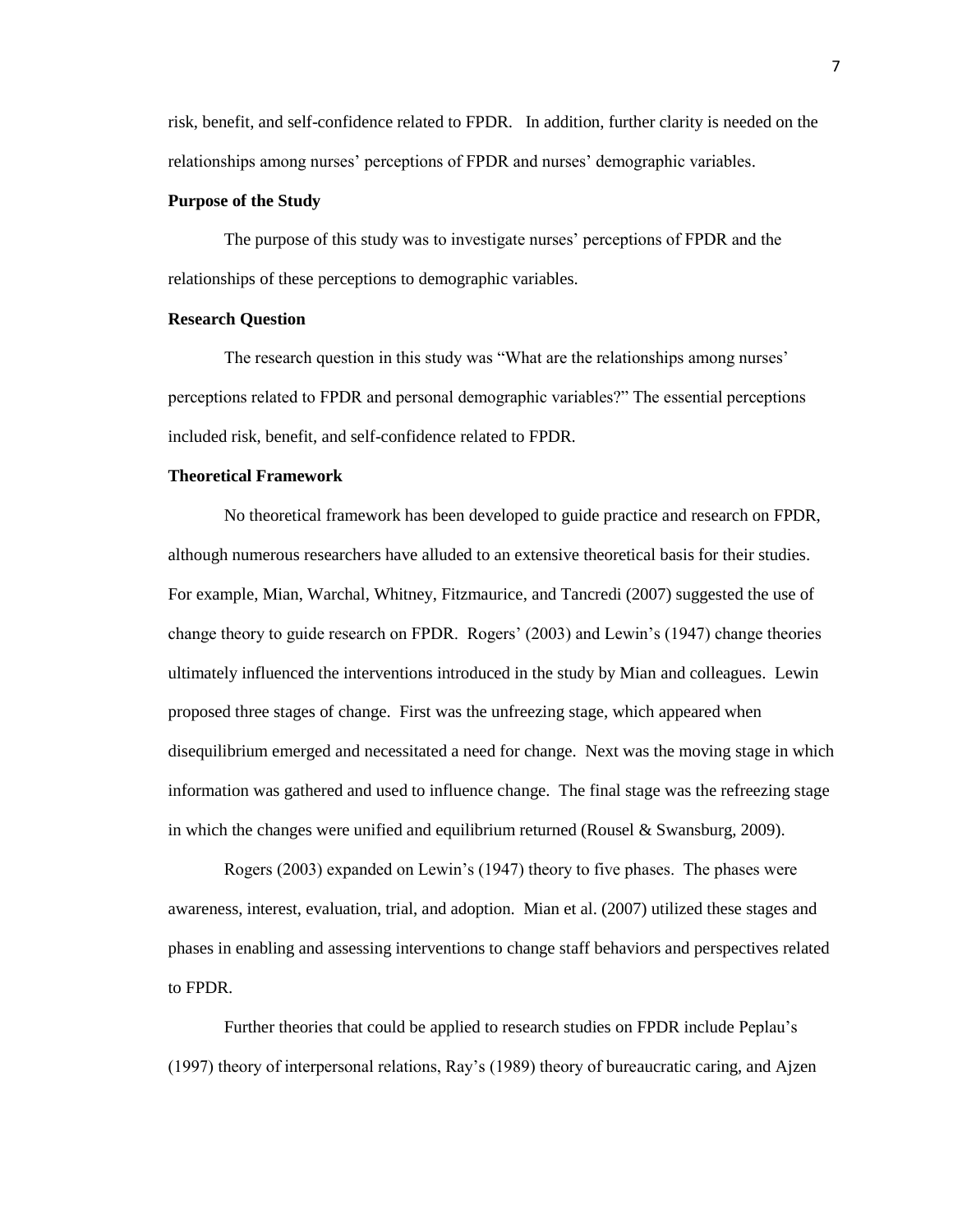and Fishbein's (1972) theory of reasoned action as a model for predicting behavioral choices in a broad range of settings. Ajzen and Fishbein's theory stated that behaviors resulted from behavioral intentions, which in turn were based on attitudes and beliefs. Ellison (2003) associated Ajzen and Fishbein's (1972) theory with FPDR in that attitudes about FPDR could be learned by health care professionals.

Ray's (2010) theory of bureaucratic caring concentrated on nurses working in a complex organization, such as a hospital. The hospital was observed as a culture. Nurses were looked at as caring individuals performing within the organization or culture. Nurses engaged in the nursepatient interaction and acknowledged and respected the patient's privilege to make choices. In utilizing this theory to explain FPDR, the patient was viewed as part of the whole family, and the family was seen a part of the whole of the patient (Tomey & Alligood, 2006).

Peplau's (1997) theory of interpersonal relations could also relate to FPDR. This theory offered a rational method for examining nursing roles and phases of the nurse-patient relationship. The nurse-patient relationship developed in the phases of orientation, working, and termination. Peplau included the family as the target of the nurse-patient relationship.

Through additional theory-driven investigations, a specific theory of FPDR may evolve or one of the above-mentioned theories may become a leading framework for guiding research on this topic. For the purpose of this study, a conceptual framework was used that associated nurses' perceptions related to FPDR with nurses' demographic variables. This framework was loosely based on Ajzen and Fishbein's (1972) attitudinal theory, in that personal variables influence beliefs, attitudes, and perceptions.

#### **Definition of Terms**

## **Family Presence During Resuscitation.**

*Conceptual Definition:* The presence of family in the patient care area, in a location that affords visual or physical contact with the patient during resuscitation events (Fell, 2009).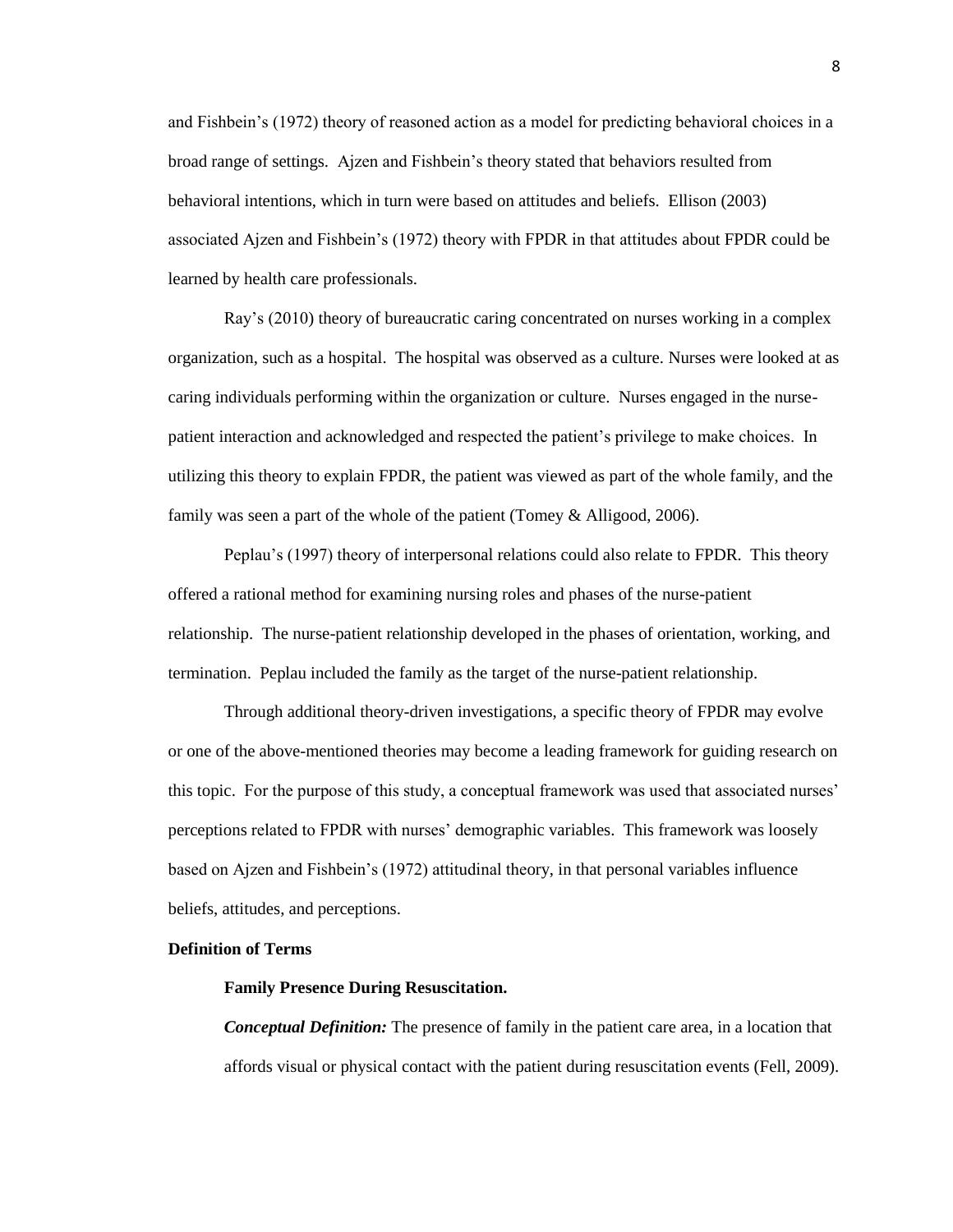#### **Family Member.**

*Conceptual Definition:* A person older than 18 years who had an established relationship with the patient, including the patient's family members, loved ones, and close friends (Fell, 2009).

#### **Perceived Benefits and Risks Related to FPDR.**

*Conceptual Definition:* Beliefs and opinions of the advantages and disadvantages of a situation or practice, such as FPDR (Twibell et al., 2008).

*Operational Definition:* Beliefs or opinions of nurses regarding the advantages and disadvantages of FPDR, as measured by the total mean score on the Family Presence Risk-Benefit Scale (Twibell et al., 2008).

# **Self-Confidence related to FPDR.**

*Conceptual Definition:* Perception of ability to perform or manage in a given situation, specifically FPDR (Twibell et al., 2008).

*Operational Definition:* Nurses' perception of ability to manage patients' resuscitation in the presence of patients' family members as measured by the total mean score on the Family Presence Self-Confidence Scale (Twibell et al., 2008).

#### **Limitations**

Limitations of this study included the following:

- 1. Data were collected at a single site in one geographical area.
- 2. The sample was not randomized, which could have caused systematic bias.

## **Assumptions**

The following assumptions directed the study:

- 1. Participants responded honestly to all survey questions
- 2. The sample represented the population being studied.
- 3. Respondents had awareness and knowledge of FPDR.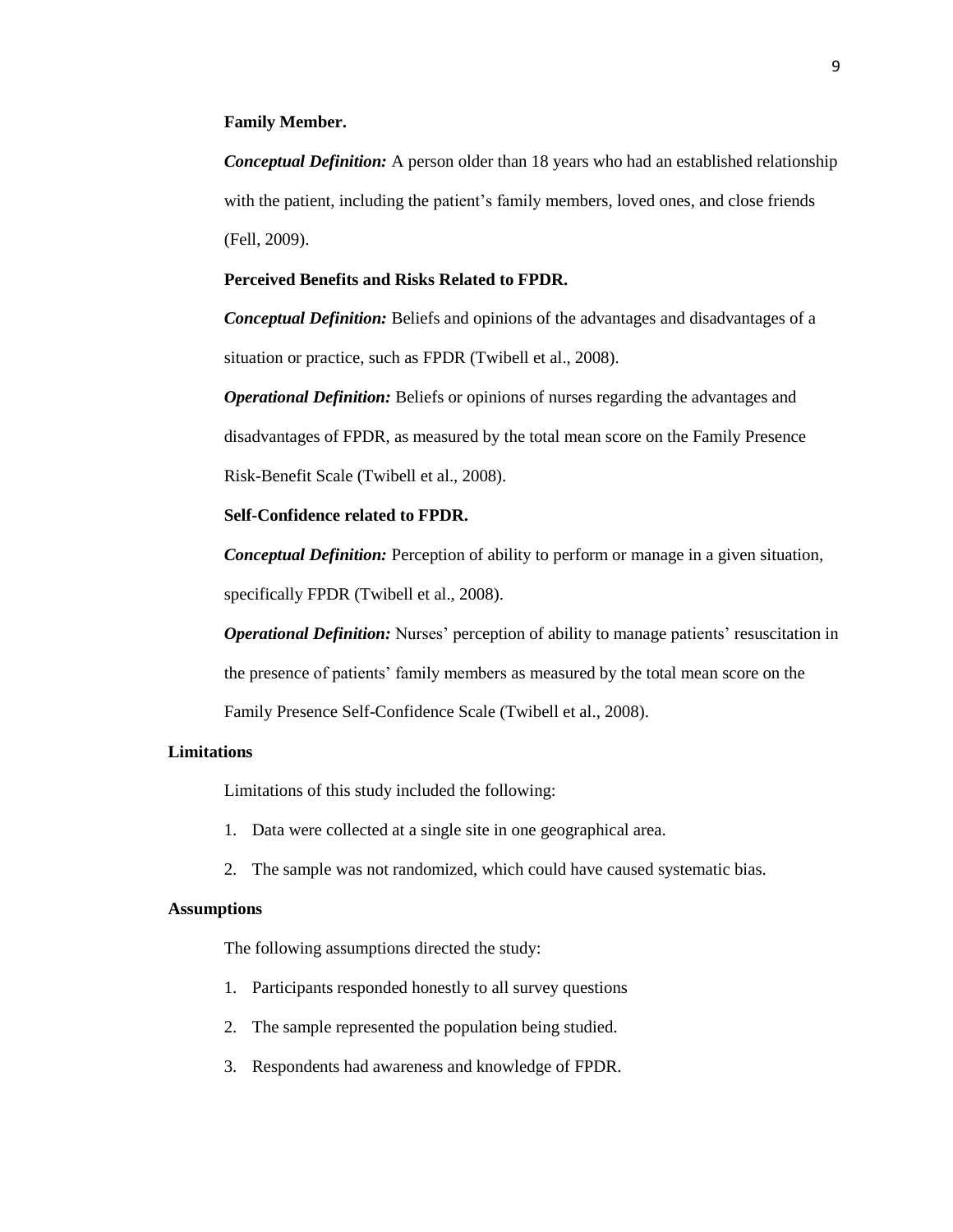#### **Summary**

The debate surrounding FPDR has been intense among health care professionals worldwide. Families have a desire to be present during resuscitation of a loved one, and support of FPDR by numerous professional organizations has created more impetus to allow FPDR. Health care professionals express ambivalence about FPDR, expressing uncertainty about the risks and benefits of the practice. With readily available resources from the ENA, AHA, and AACN, educational programs can be developed along with policies to assist with implementation of FPDR and reduce resistance to the new practice.

Health care professionals' perceptions of benefits, risks, and self-confidence in relation to FPDR have been discovered to be conflicting across studies. Additional studies of the perceptions of health care professionals are needed to better understand the best approaches to support FPDR, promote self-confidence of health care professionals, and implement FPDR as an expected practice. The purpose of this study was to examine nurses' perceptions of FPDR and the relationships of these perceptions in relation to certain demographic variables.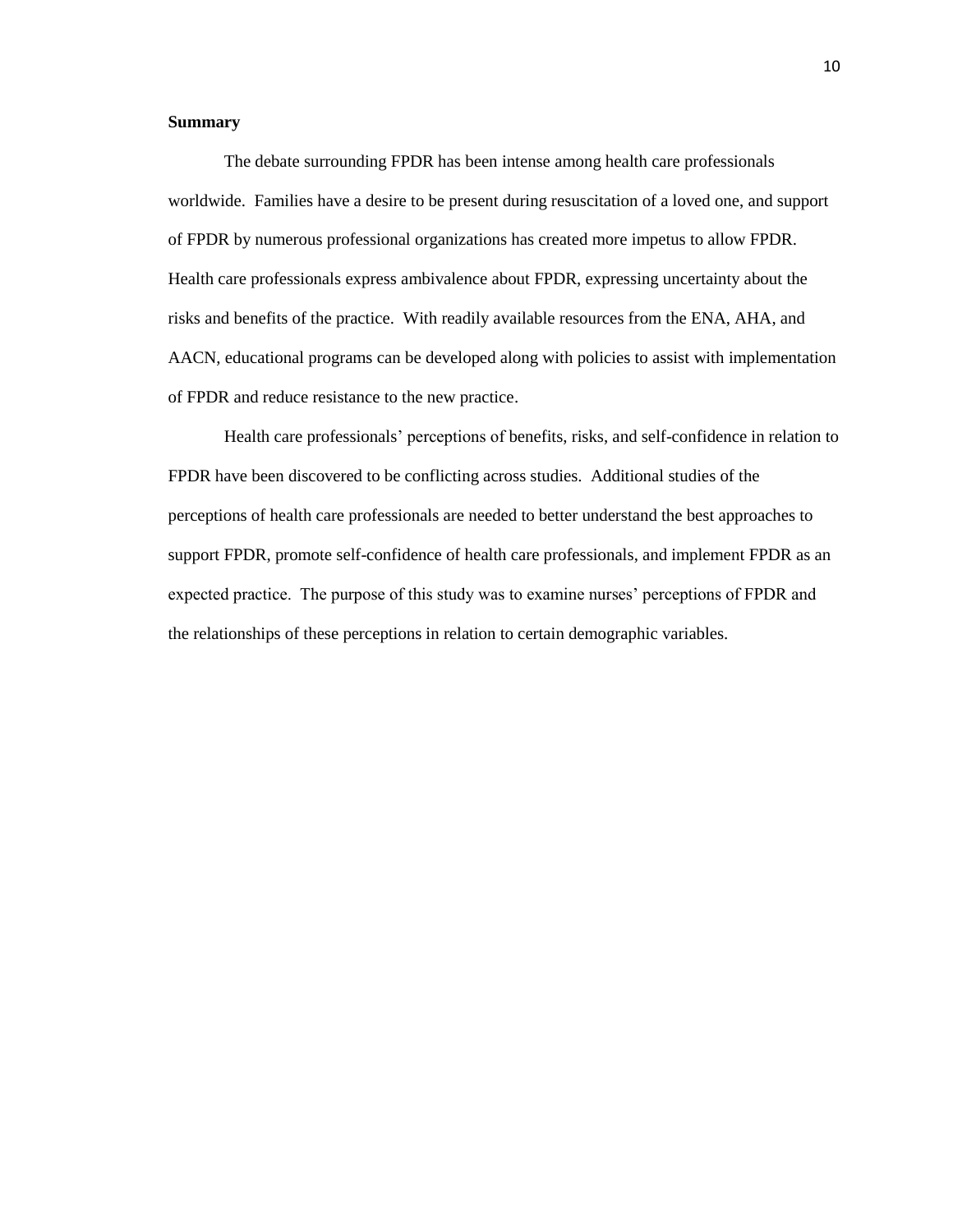### **Chapter II**

#### **Literature Review**

## **Introduction**

The presence of family members at the bedside during the resuscitation of a loved one has been the focus of continuing debate among health care professionals around the world. Stakeholders in the issue hold varying opinions and perspectives. Families overpoweringly have reported the desire to be at the bedside of a loved one during resuscitation. Research has clearly indicated that families felt it was their privilege to be present and that the benefits of being at the bedside outweighed any risks (McGahey-Oakland et al., 2007). Various professional organizations have formally given support to FPDR by means of guidelines and opinion statements. Nevertheless, health care professionals sometimes oppose FPDR, suggesting more disadvantages that advantages (McClement et al., 2009). Therefore, many hospitals still exclude families from being present during resuscitation.

Consensus on the issue of FPDR is imperative, as health care facilities struggle to strengthen patient and family satisfaction, while also generating healthy work conditions for the health care professionals. Thus far, studies on health care professionals' opinions of FPDR have predominantly consisted of opinion surveys (Madden & Condon, 2007). Additional research is needed to clarify the perspectives of health care professionals and demographic factors that affect their impressions related to FPDR.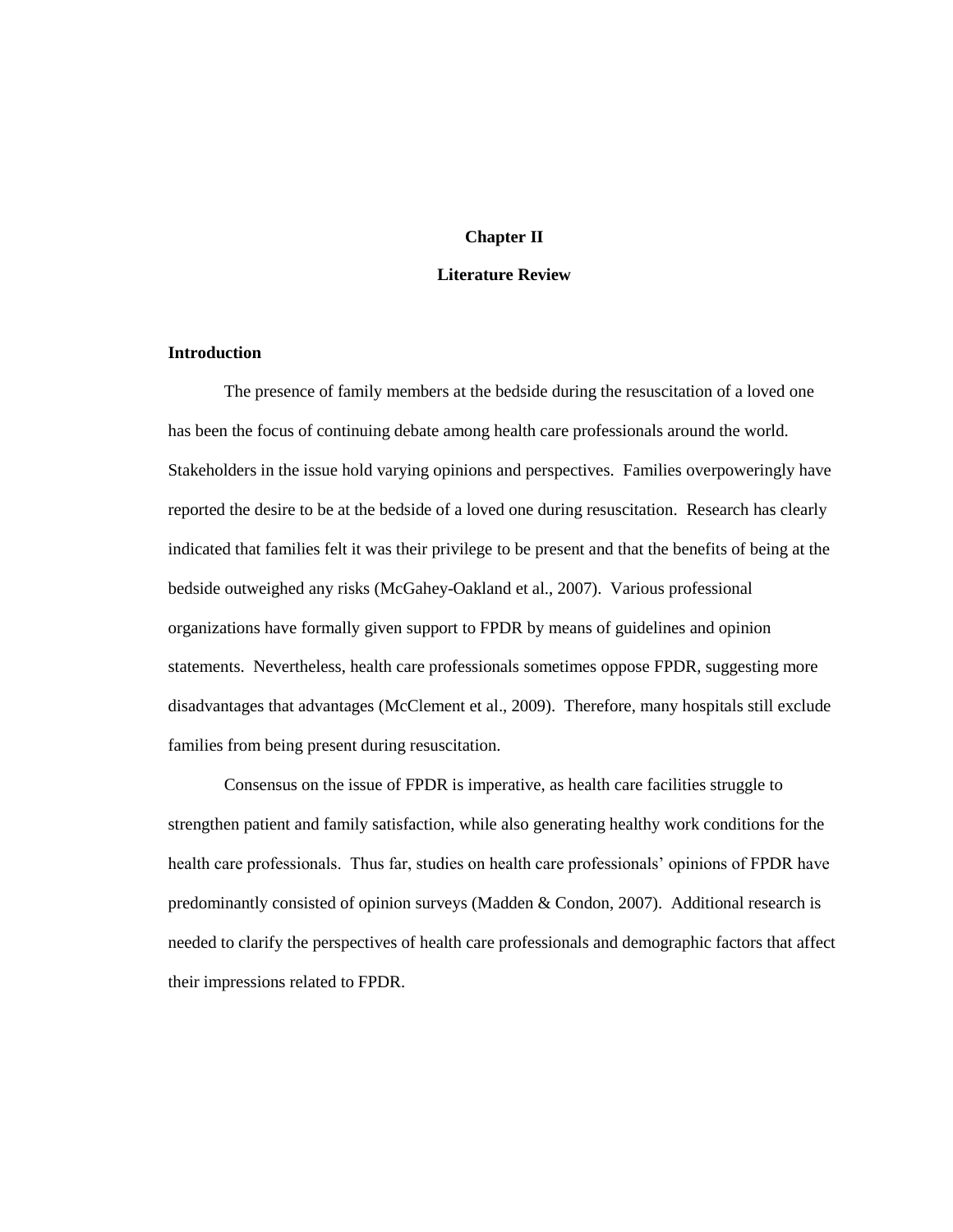## **Purpose**

The purpose of this study was to investigate nurses' perceptions of FPDR and the associations of these perceptions with chosen demographic variables.

## **Research Question**

The research question that guided the study was, "What are the relationships among nurses' perceptions related to FPDR and personal demographic variables?" The essential perceptions included risk, benefit, and self-confidence related to FPDR.

#### **Organization of Literature**

Following an overview of the theoretical framework for this study, the literature review was divided into two sections, specifically family perspectives on FPDR and health care professionals' perceptions of FPDR. Healthcare professionals included only physicians and nurses in this review. Although some of the studies addressed either the family or professional staff's perspective, numerous studies reported both. The research studies were allocated to sections of the literature review according to their central focus. This review does not contain the viewpoint of patients related to FPDR.

## **Theoretical Framework**

Although a precise theoretical framework for family presence during resuscitation has not been explicated, numerous researchers have alluded to a theoretical basis for their studies. For example, Mian et al. (2007) suggested the use of change theory to guide research on FPDR. Rogers' (2003) and Lewin's (1947) change theories ultimately influenced the interventions introduced in the study by Mian and colleagues. Lewin proposed three stages of change. First was the unfreezing stage, which appeared when disequilibrium emerged and necessitated a need for change. Next was the moving stage in which information was gathered and used to influence change. The final stage was the refreezing stage in which the changes were unified and equilibrium returned (Roussel & Swansburg, 2009).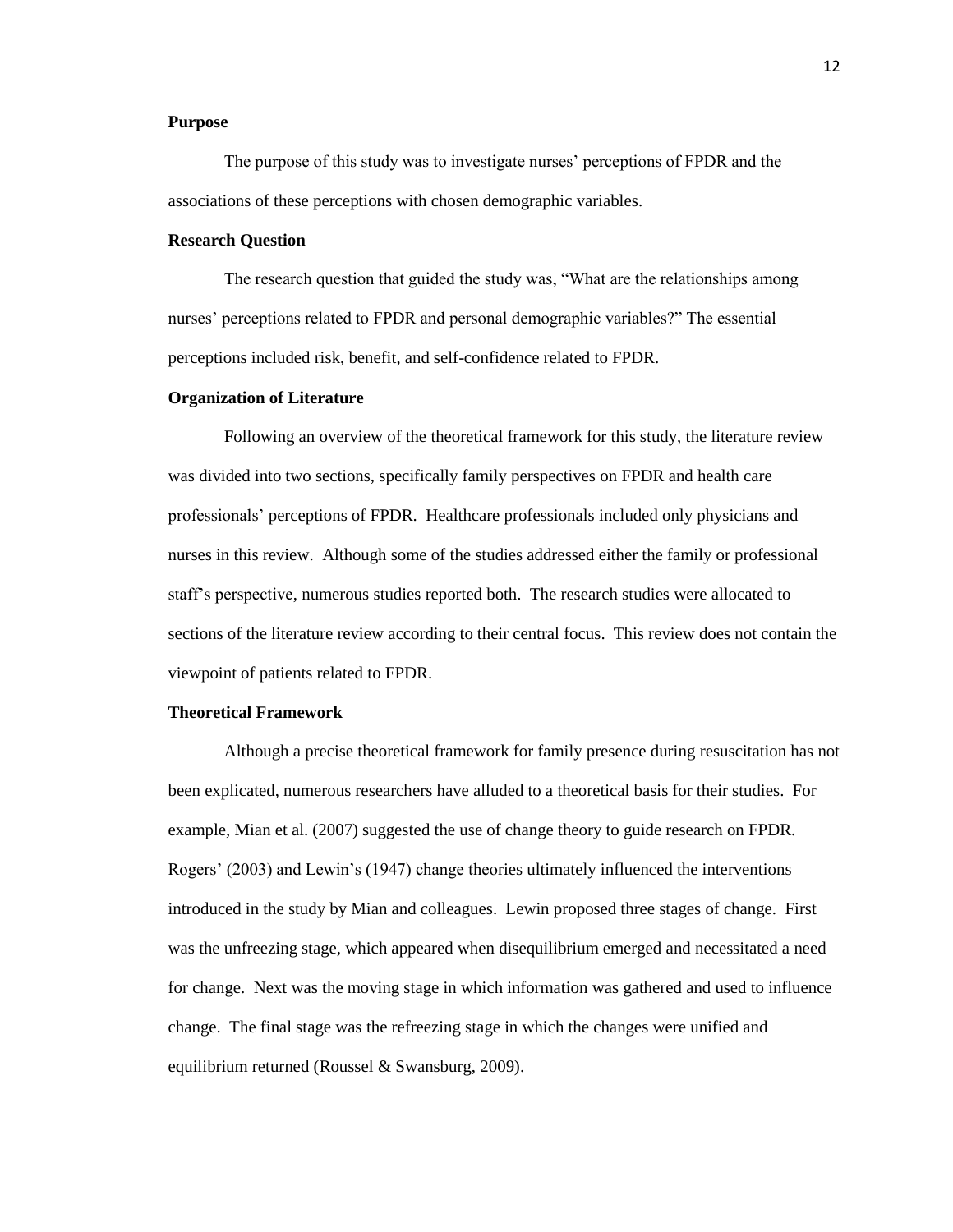Rogers (2003) expanded Lewin's (1947) theory to five phases. The phases were awareness, interest, evaluation, trial, and adoption. Mian et al. (2007) utilized these stages and phases in enabling and assessing interventions to change staff behaviors and perspectives related to FPDR.

Other theories suggested as frameworks to guide research studies on FPDR included Peplau's (1997) theory of interpersonal relations, Ray's (2010) theory of bureaucratic caring, and Ajzen and Fishbein's (1972) theory of reasoned action as a model for predicting behavioral choices in a broad range of settings. Ajzen and Fishbein's theory stated that evident behavior resulted from behavioral intentions, which in turn were based on attitudes and beliefs.

 Ellison (2003) associated Ajzen and Fishbein's (1972) theory with family presence during resuscitation in that attitudes were learned. Ellison and other nurse researchers contend that attitudes toward FPDR could be shaped by education and experience.

Ray's (2010) theory of bureaucratic caring concentrated on nurses working in a complex organization, such as a hospital. The hospital was observed as a culture. Nurses were looked at as caring individuals performing within the organization or culture. Nurses engaged in the nursepatient interaction and acknowledged and respected the patient's privilege to make choices. In utilizing this theory to explain FPDR, the patient was viewed as part of the whole family, and the family was seen a part of the whole of the patient (Tomey & Alligood, 2006).

Peplau's (1997) theory of interpersonal relations could also relate to FPDR. This theory offered a rational method for examining nursing roles and phases of the nurse-patient relationship. The nurse-patient relationship developed in the phases of orientation, working, and termination. Peplau included the family as the focus of the nurse-patient relationship. Nurses could act as patient and family advocates in giving them the opportunities to be present during the resuscitation, if they have a desire to do so. Nurses could approach FPDR with confidence and a positive attitude, which would allow the family to see the staff is comfortable with the situation.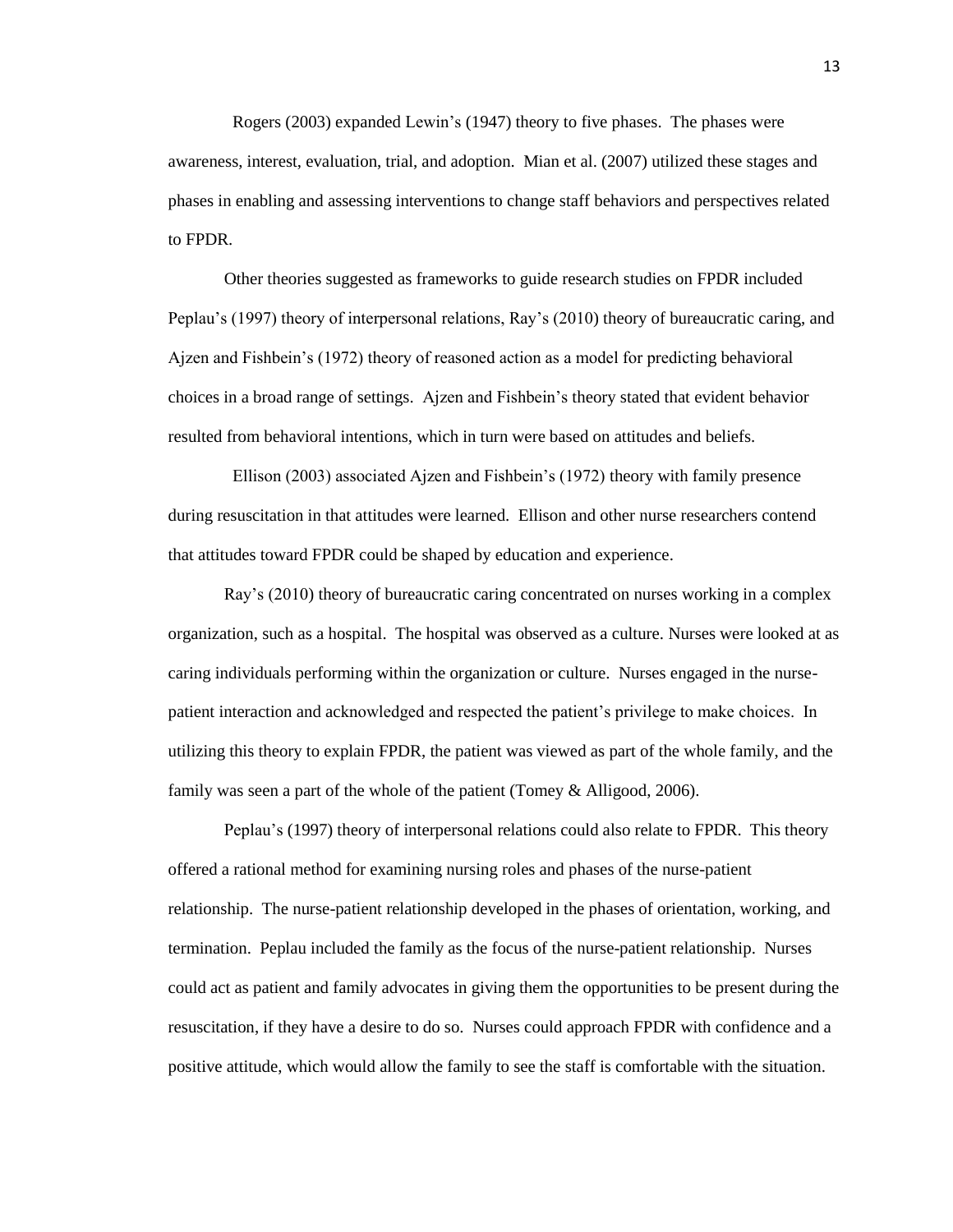The nurse can keep the family informed and updated on the status of the patient, which could allow the family to start the bereavement process, if the outcome deemed that. Nurses should also be empathetic to the patients' and families' needs, no matter what the outcome.

Through additional theory-driven investigations, a specific theory of FPDR may evolve, or one of the above-mentioned theories may become a leading framework for guiding research on this topic. For the purpose of this study, a conceptual framework was used that associated nurses' perceptions related to FPDR with nurses' demographic variables. This framework was loosely based on Ajzen and Fishbein's (1972) attitudinal theory, which suggested that personal characteristics could influence beliefs and perceptions. As noted in the review of literature, previous research has suggested linkages between individual characteristics and perceptions of FPDR. This study will further examine the perceptual and demographic relationships.

## **Family Perspectives on Family Presence during Resuscitation**

The six studies reviewed in this section explored various aspects of the family perspectives on FPDR. Grice, Picton, and Deakin (2003) conducted a study to examine attitudes of relatives related to witnessed resuscitation in adult intensive care (ICU) units. The setting was Southampton University Hospital in the United Kingdom (UK). The patients and families were approached to ascertain their thoughts about witnessed resuscitation. The patients were scheduled for elective surgery that was expected to require intensive care after surgery. The patients in the convenience sample ranged in age from 18 to 85 years. If the family was unavailable or reluctant to participate in the study, then the patient's responses were disqualified; only paired replies were analyzed.

Information for the study was obtained when each participant completed a questionnaire. The questionnaire was a structured survey that had room for open-ended comments. Validity and reliability were not reported in this study (Grice et al., 2003).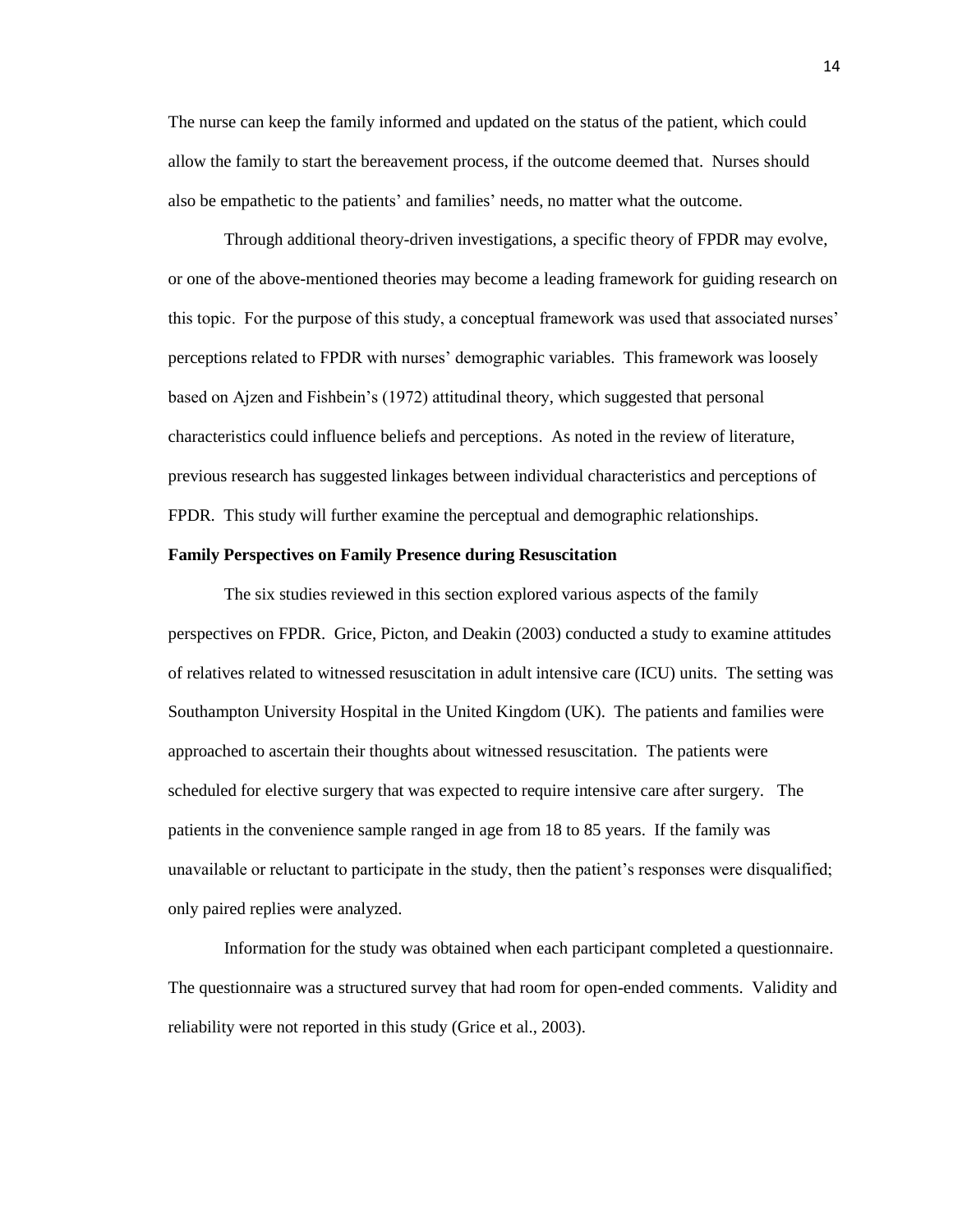Of the 55 responses by patients and family members, 29% of the patients stated they wanted their next-of- kin present during resuscitation. Some of the reasons the patients were in support of witnessed resuscitation were to provide support, to see everything was being done, and reduce the trauma of not knowing what was going on. Reasons the patients were against their family being present were that it would be too distressing, family members might obstruct the resuscitation, and families might have a bad lasting impression. Relatives wished to stay with their relatives to provide support, to see everything was being done, and did not want their family to die alone. Relatives who did not want to be present felt it might be too distressing, that they might impede resuscitation, and they might be frightened (Grice et al., 2003).

Grice et al. (2003) concluded that only half of the relatives interviewed and a third of the patients interviewed preferred witnessed resuscitation. However, more than 90% of each group felt that healthcare teams should document the views of patients and relatives before an elective surgery requiring postoperative ICU care.

Holzhauser and Finucane (2007) conducted a study to assess and implement FPDR in clinical practice. The location for the study was a tertiary emergency department in Australia. This study examined relatives' attitudes concerning FPDR. The research question focused on family attitudes about being present during patients' resuscitation.

Information for the randomized controlled trial was acquired in a pre- and post-test intervention design using survey methodology. The intervention consisted of an event of FPDR. Participants were relatives over the age of 18 years who were related to the patients meeting the criteria. Relatives were randomly assigned to the experimental or control group. The control group followed the established procedure of placement in the relatives' waiting room, while the experimental group was given the option to be present during the resuscitation with a support officer for assistance. Open-ended and Likert scale items were included in the survey. Reliability and validity of the survey were not reported (Holzhauser & Finucane, 2007).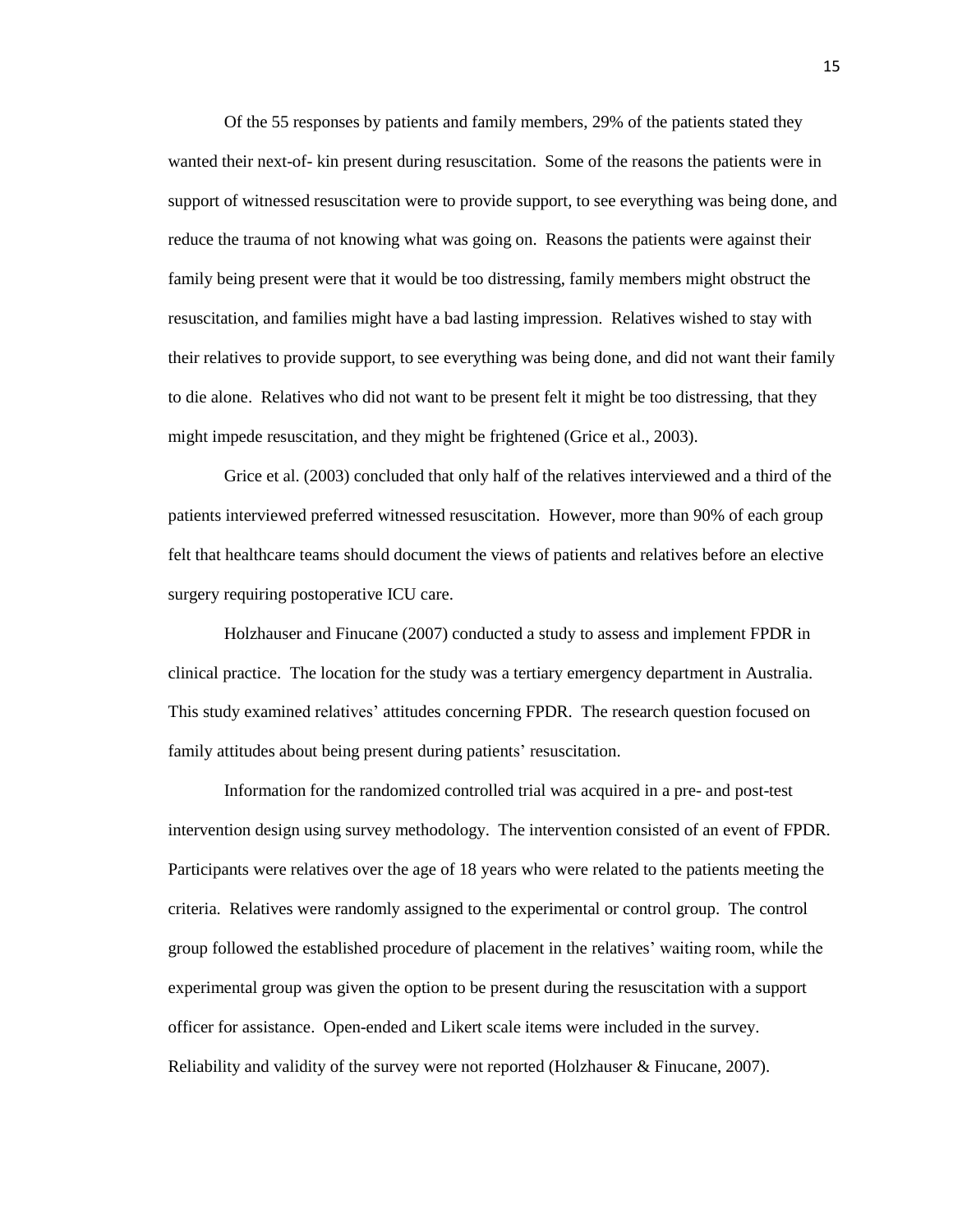Results from Holzhauser and Finucane (2007) revealed that family members believed a key advantage of FPDR was that family members could provide a patient history promptly. The patient and relatives seemed at ease with the process and reported positive responses to FPDR. Further results were divided into three areas of questions related to demographics, relatives' experiences, and support while in the emergency department (ED). The majority of the relatives were the spouse/partner (55.2% for experimental group; 51.7% for control group). Those participants over the age of 50 years from the experimental group were 50.9% and 64.3% for the control group. Of the experimental group, 22.8% worked in the health care field, while the control group had 31% health care workers. A total of 11 respondents were nurses, distributed across both groups. Other healthcare workers consisted of an ambulance worker, social worker, and administration staff.

Holzhauser and Finucane (2007) entered a total of 58 families into the experimental group who were present during resuscitation. Only 12% of relatives in the experimental group and 10% of the control group were involved in the patient's resuscitation prior to their arrival at hospital. Respondents who had experiences with resuscitation prior to this event numbered 14% for the control group and 24% for the experimental group.

Holzhauser and Finucane (2007) concluded that families believed there were benefits for relatives being present during resuscitation. Of the relatives who were present, 100% were glad they were present during their relative's resuscitation. It was reported that 96% of the families present during resuscitation felt their presence assisted then to come to terms with the patients' outcomes. When the control group was questioned whether or not their presence would have helped them cope with the outcome, 71.2% felt it would have helped.

In a similar study that focused on parents and children, McGahey-Oakland and colleagues (2007) explored the following objectives: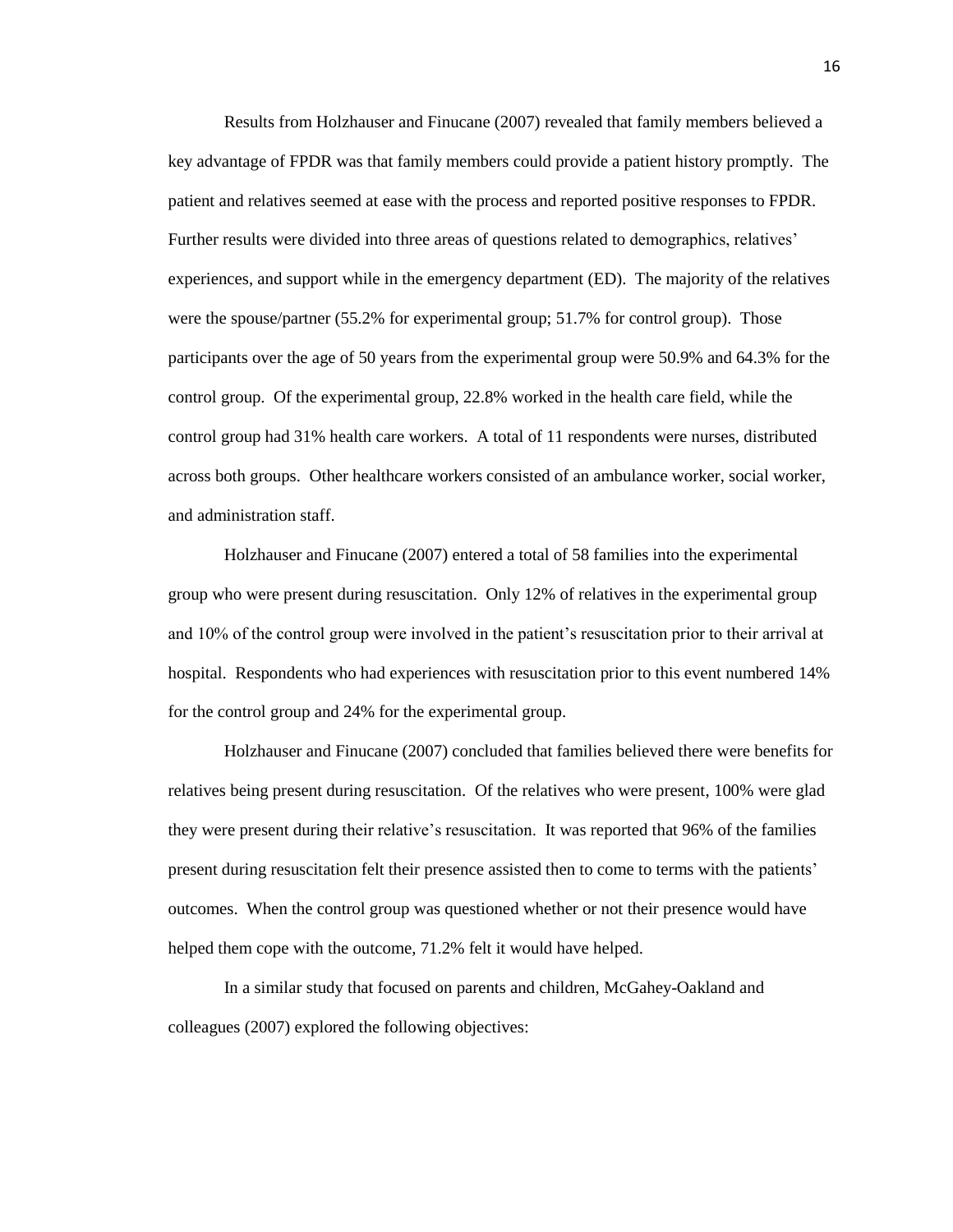- 1. Describe the experiences of family members whose children underwent resuscitation in a children's hospital ED.
- 2. Pinpoint critical information about family experiences to improve circumstances for future families.
- 3. Measure the mental well-being of the family members post resuscitation.

Participants in the convenience sample consisted of 10 family members of resuscitated patients. Seven were mothers of the patient, two were fathers, and one was a great-grandmother. Seven of the participating family members were actually present during the resuscitation (McGahey-Oakland et al., 2007).

Data for this descriptive retrospective study were collected one to two years after the resuscitation of a patient through a one-hour audio-taped interview of ten family members. In addition, the sample completed a family presence attitude scale, Brief Symptom Inventory (Derogatis, 2001), Short Form Health Survey (Ware, Kosinski, Turner-Bowker, & Gandek, 2002), and Post Traumatic Stress Disorder Scale (Breslau, Peterson, Kessler, & Schultz, 1999). Reliability and validity for each of the scales had been established (McGahey-Oakland et al., 2007).

Findings showed support for the development and implementation of family witnessed resuscitation policies to allow the family the option of being present. Family members expressed that it was their right to be present, demonstrating they had a special bond to the child. They felt that seeing or not seeing the events of the resuscitation influenced family members' ability to believe the outcome. Families did not want to be delayed in being with their family member and believed their child would have wanted them present during the resuscitation. Measures of mental and health functioning were comparable to population norms.

There were five thematic categories identified:

1. It's my right to be there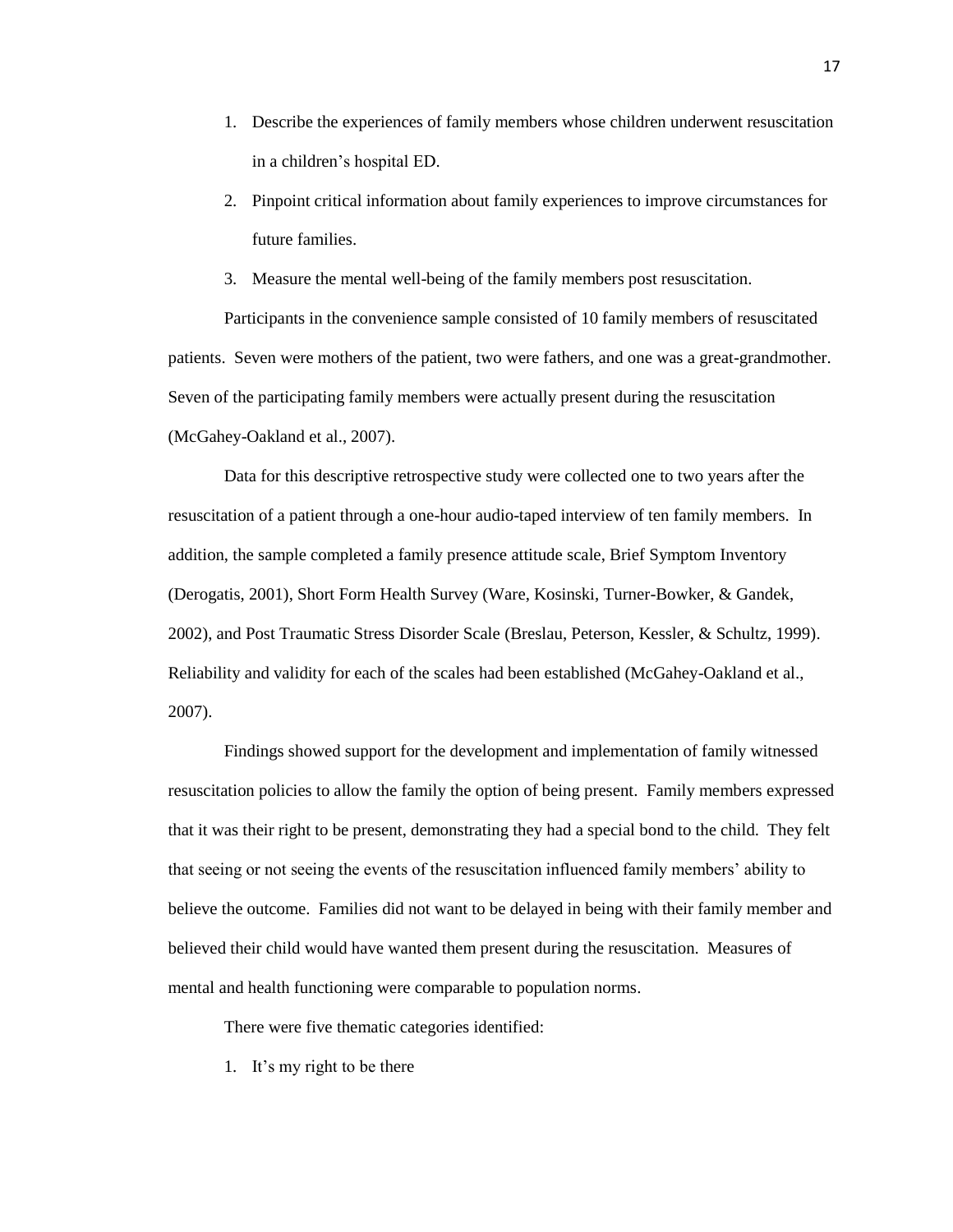- 2. Connection and comfort make a difference
- 3. Seeing is believing
- 4. Getting in
- 5. Information giving

Family members indicated being present with their child was an unequivocal right, an innate and instinctual responsibility. The caregiver connection to a child was characterized as unique. Family members believed their children wanted them there and believed they provided strength for their child. Family members felt by being present "seeing is believing". Family members felt reassured that all possible options to help their child were exhausted. Family members' physical locations varied at the time of the resuscitation; however, all families felt the process of "getting in" to their loved one's room was different with each occurrence. Families felt that "information giving" should wait until after the resuscitation was over because no matter the circumstances, no family was prepared to face the event of resuscitation (McGahey-Oakland et al., 2007).

McGahey-Oakland et al. (2007) concluded that instituting guidelines or policies that facilitated FPDR could ensure the needs of patients, family members, and health care providers were met during a traumatic event. The authors believed that more research was needed concerning the perspectives of family and healthcare professionals related to FPDR.

In a similar study on the perceptions of parents of critically ill children related to FPDR, Maxton (2008) explored parents' meaning of presence or absence during resuscitation of a child in the Pediatric Intensive Care Unit (PICU). A descriptive design was used based upon Van Manen's (1990) interpretative phenomenological approach.

The setting was a 20-bed PICU within a tertiary referral pediatric metropolitan hospital in Australia. The unit admitted children from newborn to sixteen years with a variety of conditions. Approximately half of the admissions were planned for correction of congenital cardiac anomalies. At the time of the research, the unit policy was to offer parents the option to stay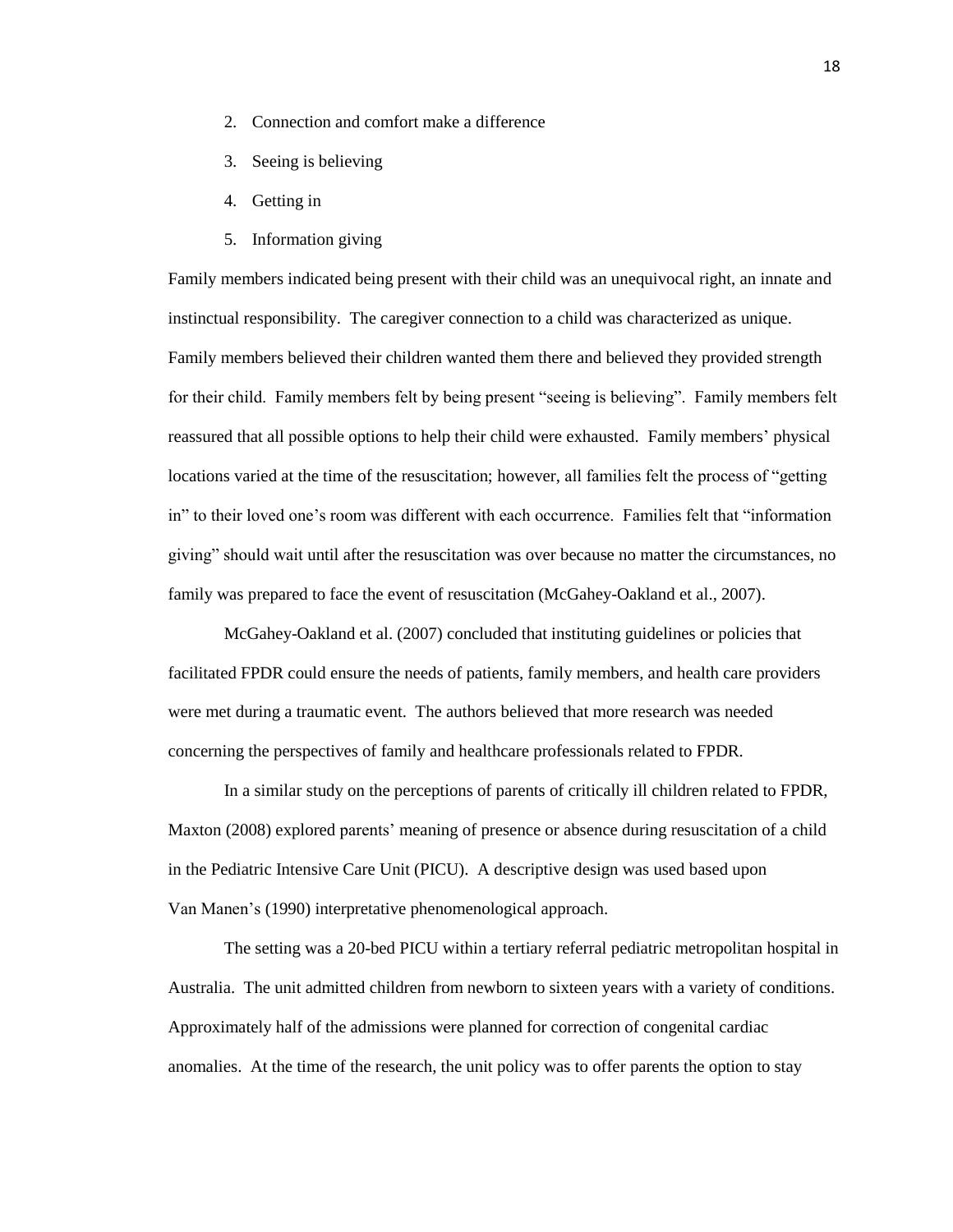throughout the resuscitation. In reality, this option was not always offered. The sample for the study consisted of parents who had children admitted to the PICU who later required resuscitation. Eight parent couples were recruited for the study (Maxton, 2008).

Information from the study was collected through in-depth, unstructured interviews conducted with either one parent of both parents generating a total of eight separate interviews. Interviews were audio-taped and transcribed verbatim. Answers were entered into a program for qualitative data management. Interviews lasted approximately 90 minutes each and were usually conducted in the parents' home or in a quiet room near the hospital unit. Debriefing was incorporated into the interviews to discuss any concerns about their thoughts. Analysis was conducted utilizing Van Manen's (1990) framework, which lead to the construction of thematic statements and ultimately four themes (Maxton, 2008).

Careful consideration was given as to when to contact the family members to be interviewed. Initial contact with parents whose child survived was made approximately one week after the resuscitation, following consultation with healthcare personnel. Parents then chose a suitable time and place for the interview. When the resuscitation was unsuccessful, contact was implemented through the social worker approximately three months after the loss of their loved one. When parents agreed to participate, they were contacted by letter, and then a follow up phone call was made a week later (Maxton, 2008).

Findings from Maxton's (2008) analysis captured four themes from the parents' experience:

- 1. Being only for a child.
- 2. Making sense of a living nightmare.
- 3. Maintaining hope in the face of reality.
- 4. Living in a relationship with staff.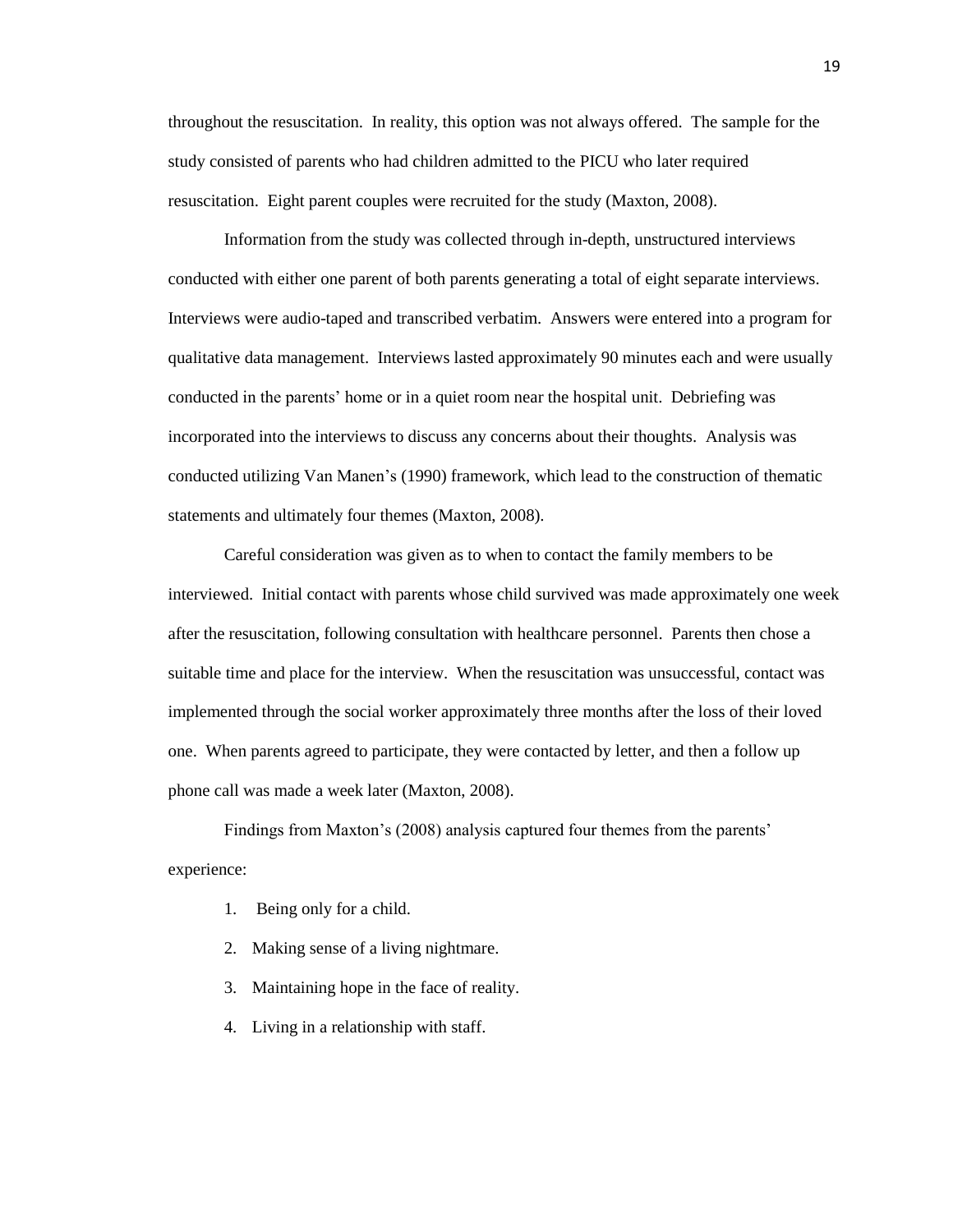Being there for the child, providing comfort and support for the child, and thus comforting themselves were needs of parents. This theme related to the parents' distress and uncertainty at being present, yet their desire to understand the procedure and terminology and make sense of their feelings. Maintaining hope and remaining positive were important when coping with the immediacy of the resuscitation. Parents wanted physical and emotional support from numerous sources in order to cope more effectively with the resuscitation. The findings gave insight into the uncertainty and confusion for parents present during their child's resuscitation.

Maxton (2008) concluded that the parents' strong need to be with their child took priority over any apparent fears they may have had about being present during resuscitation. This need was a natural, unconscious response, and the alternative of not staying in the room was not an option to parents. Clinical practice guidelines must reflect the crucial importance of the family and support parents' decisions throughout the PICU stay, as well as during resuscitation.

## **Health Care Professionals' Perspectives on Family Presence during Resuscitation**

While many professional guidelines have supported the implementation of FPDR, few studies have shared effective strategies for adopting and sustaining the practice (Mian et al., 2007). McClenathan and colleagues (2002) conducted a study to evaluate whether critical care professionals supported the recommendations from professional organizations to allow FPDR. The setting for the study was the International Meeting of the American College of Chest Physicians in San Francisco, California, from October 23 to 26, 2000. Participating health care professionals completed a short pen-and-paper survey about their CPR experience, their opinions on FPDR, and demographic characteristics. The opinions of 592 physicians, nurses, and other allied professionals were compared, and differences in opinions based on demographics were observed (McClenathan et al., 2002).

The study by McClenathan et al. (2002) compared the perceptions of health care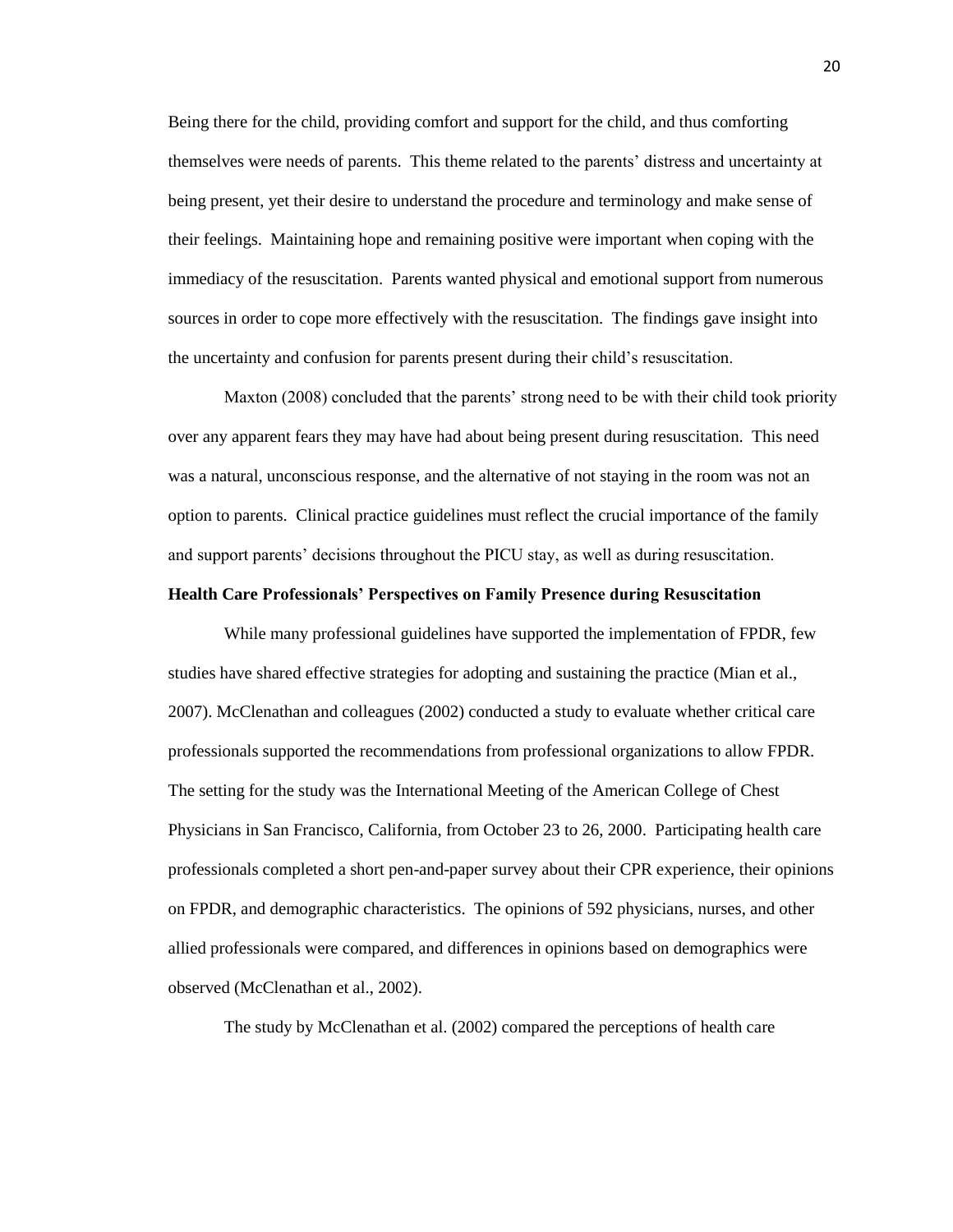professionals across various demographic groups. The level of statistical significance for the study was set at < 0.05. For analysis of regional variations, the USA was divided into Northeast, Midwest, South, and West regions using the USA Census Bureau methodology.

Findings from McClenathan et al. (2002) revealed that neither gender nor ethnicity influenced the survey responses. There was not a significant difference in opinions based on the size or type of the hospitals participating. Regardless of the occupation, the majority (78%) of health care professionals who participated opposed FPDR. There were differences in opinions based on the regional location of the hospital. Health care professionals in the Northeast were less likely to allow FPDR; Midwestern professionals were more apt to allow the families to be present. Three hundred forty-three participants (59%) had previously been involved in FPDR; of those participants, 40% would allow FPDR again.

McClenathan et al. (2002) concluded that the majority of the health care professionals surveyed were opposed to FPDR. Reasons for opposing FPDR were fear of psychological trauma to the family, increased legal ramifications, performance anxiety among the resuscitation team, and distraction of the resuscitation team. The authors encouraged rigorous scientific study of FPDR before adoption and implementation.

Mian and colleagues (2007) conducted a study to design and implement a FPDR program in an ED and to research the attitudes and behaviors of the staff and family prior to and after the implementation of the program. The implied underlying conceptual framework of this study was attitudes of staff and family pre and post initiation of the FPDR program.

The setting was an 898-bed urban academic medical center in the northeast. The ED was a level I trauma center with 50 beds that received more than 77,000 visits per year. The sample included all nurses and physicians currently employed in the ED who were willing to participate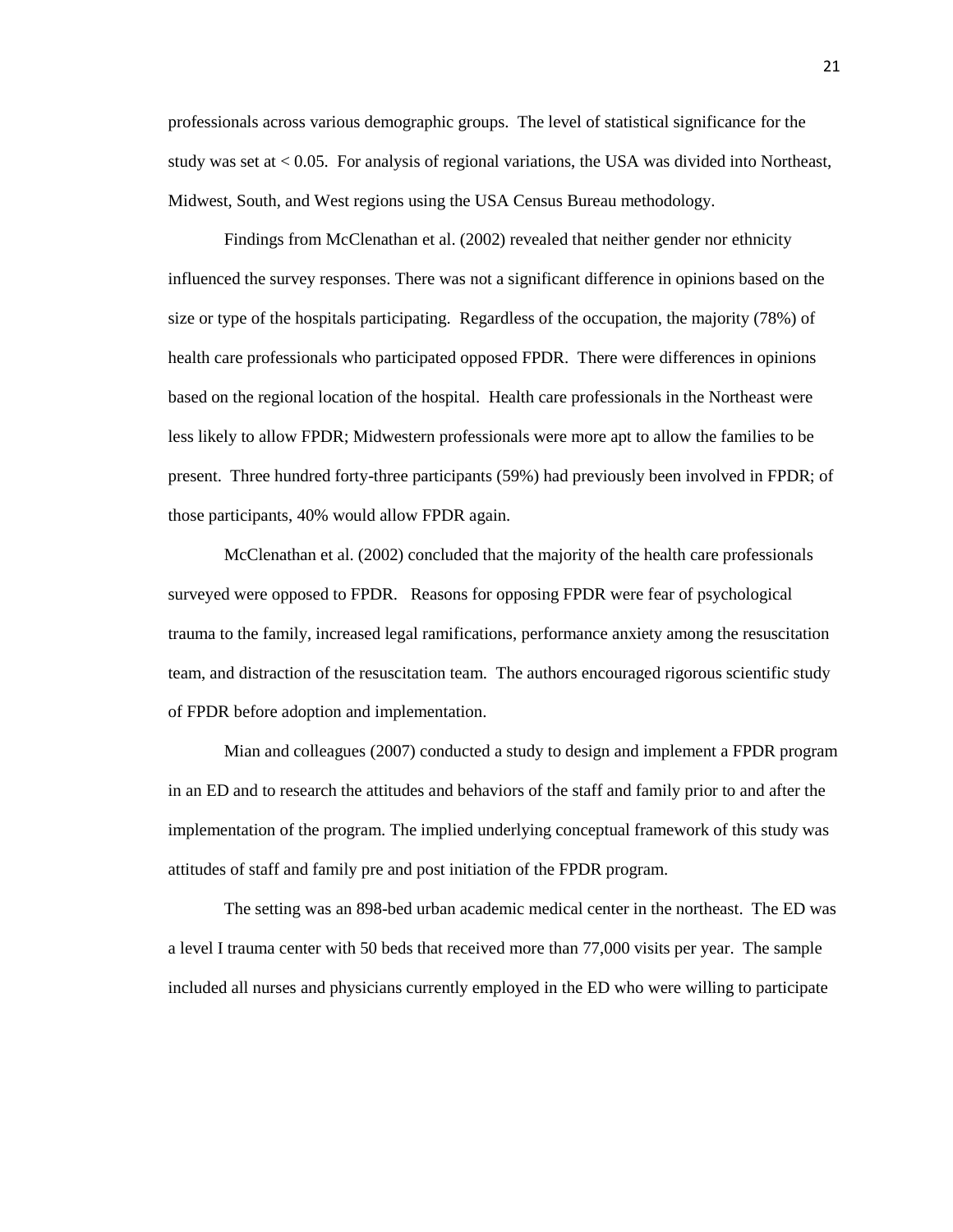in the surveys in January 2002 and May 2003. The initial survey was completed by 86 nurses and 35 physicians, and the follow-up survey was completed by 89 nurses and 14 physicians. Demographics for both surveys were similar (Mian et al., 2007).

An anonymous survey consisted of three parts designed to measure the major factors thought to influence healthcare professionals' willingness to participate in FPDR. The questionnaire's three parts were:

- 1. Professional attitudes, values, and behaviors; this part consisted of a 30-item Likert scale, with each question having five potential responses.
- 2. Personal and professional experiences with FPDR; this part contained 12 questions.
- 3. Demographic questions included respondents' age, gender, educational level, and years of practice in the ED.

Content validity was supported through expert review, and internal reliability was acceptable for the total items and the subscales (Mian et al., 2007).

Findings from Mian et al.'s (2007) initial survey showed that nurses reported greater support for families to be present than did the physicians (71% vs. 51%). Some of the concerns voiced by the physicians and nurses included the emotional distress for families, family interfering with teaching the residents, and increased anxiety among the staff. However, health care providers in this study did not report concerns about confidentiality or malpractice suits.

Findings from Mian et al. (2007) on the follow-up survey after the implementation of a family presence program in the ED were that nurses' support for family presence was greater. The physicians were less supportive on the follow-up survey; however, only a small number of them responded to the survey. Nurses' beliefs about the benefits to family members were still low, and the physicians voiced more concerns about practice issues than they had shown on the initial survey. On the post-test, a smaller number of both nurses and physicians expressed concerns about interference with teaching.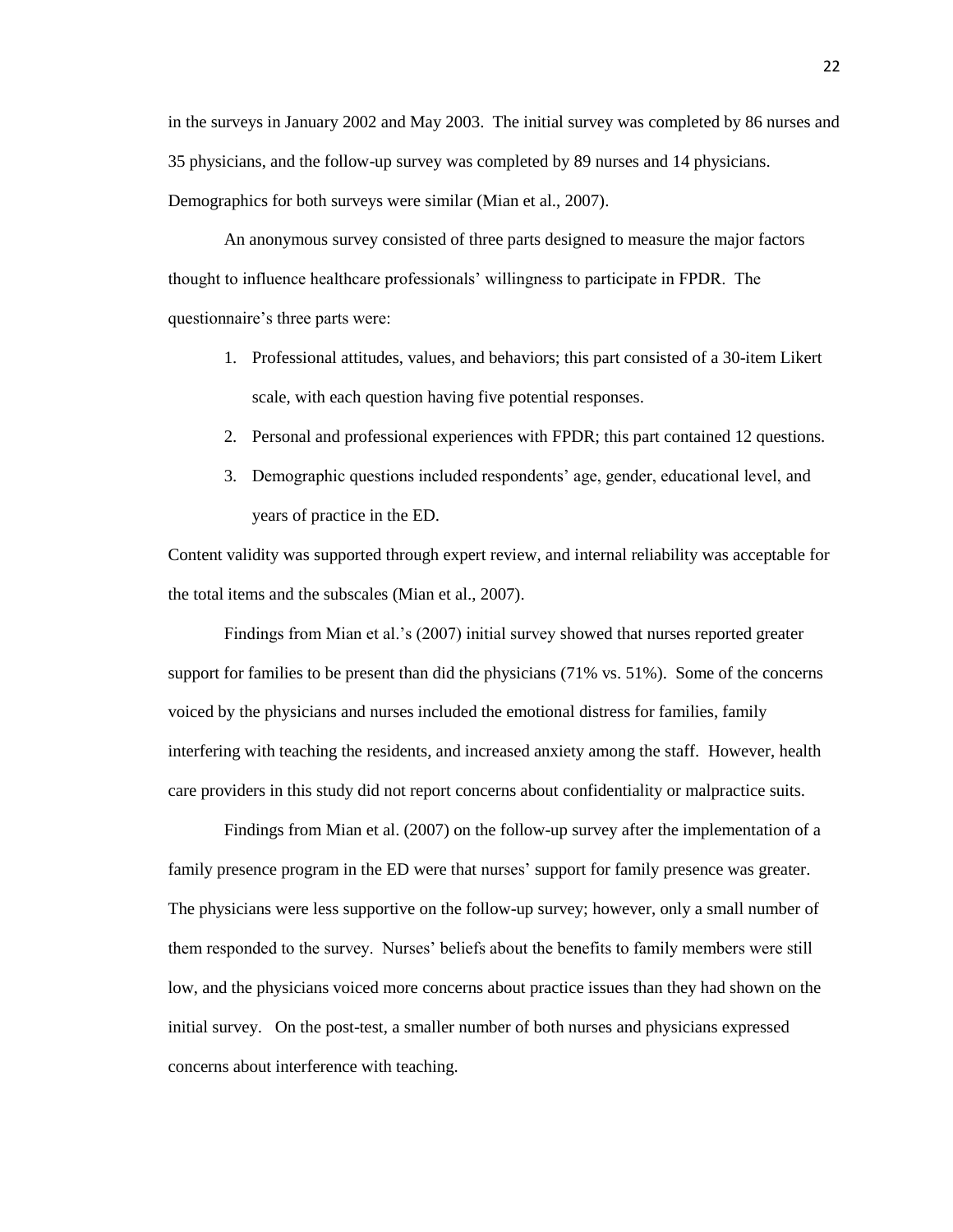Mian et al. (2007) reported that, despite the concerns of the nurses and physicians, the implementation of FPDR program was successful and had become an usual practice in the ED. Crucial factors in the implementation of this program were support from administration and the availability of the research team. When the program was initially started, family were present in the resuscitation room only a few minutes; however, as the staff became more accepting of the practice, some family members stayed for the entire resuscitation. The authors found that FPDR was a nurse-motivated practice. The key to change was a continuous reinforcement of the new practice, along with support and optimistic validation for the staff as well as the family.

In another study of emergency care nurses, Madden and Condon (2007) conducted a study to examine current practices and understanding of FPDR. The setting was the ED at Cork University Hospital, Republic of Ireland. The authors interviewed 90 ED nurses with at least six months of ED experience who were working in a large level one trauma center.

Madden and Condon (2007) utilized quantitative methods in this study. A survey questionnaire, developed by the ENA, was distributed to the 90 participating ED nurses. Content validity was previously supported by the ENA through expert review. The tool for the study was previously tested for reliability and validity in a different ED.

Findings from Madden and Condon (2007) were that ED nurses often took families to the bedside during the resuscitation of a family member (58.9%). The majority of the respondents (74.4%) preferred a written policy allowing the option of family presence during CPR. The main barrier to FPDR that arose from the study was conflicts occurring within the ER team. The most noteworthy method to promote FPDR was a greater understanding of health care professionals on the benefits of FPDR to patients and families, signifying the need for education of the personnel.

Madden and Condon (2007) concluded that there was a need for the development of written policies and guidelines on FPDR to meet the needs of patients, families, and staff by providing consistent, harmless, and caring practices for all involved in the resuscitation event.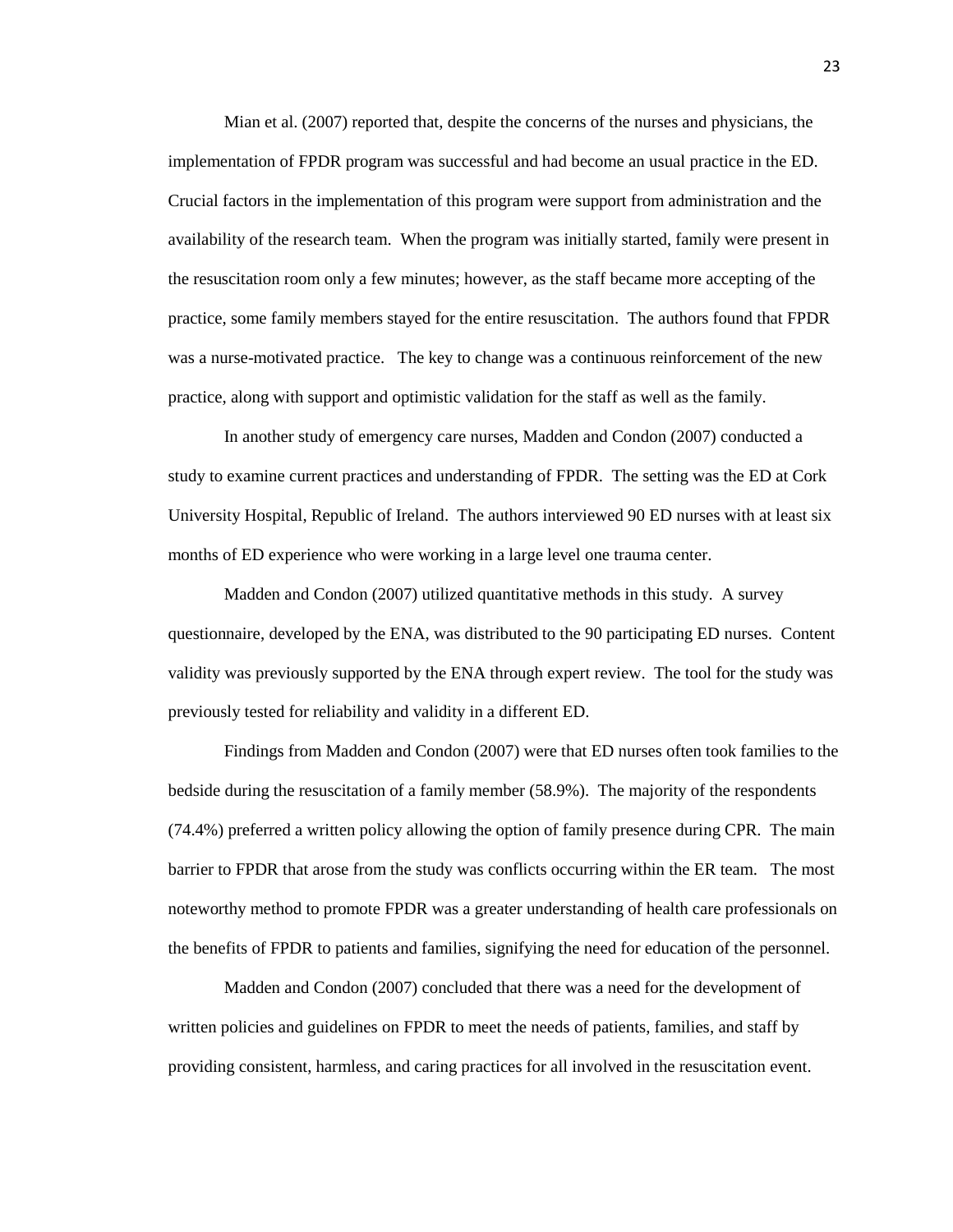Recommendations by the authors included the development of a written policy and an educational program on the implementation and practices of FPDR.

In a publication that focused on a different population of health care professionals, Walker (2008) conducted a literature review to identify the pros and cons of FPDR as reported by accident and emergency health care providers  $(A \& E)$ . The underlying conceptual framework for the study consisted of accident and emergency health care staff's opinions of the positive and negative effects of FPDR.

The literature review included 18 research studies from database such as CINAHL, Medline, EMBASE, psychINFO and BNI database. The studies included were published between 1987 and 2007. Studies were incorporated if they included:

- 1. A & E healthcare staff in the target groups.
- 2. Investigated the attitudes and opinions of  $A \& B$  healthcare staff based in primary care environments.
- 3. Focused on family's and relatives' presence during an adult resuscitation attempt (Walker, 2008).

Information for this study was obtained by a database search using a variety of databases and search terms associated with FPDR. Eleven studies were included in the review. Several limitations of the studies were noted, however. First, factors influencing external validity, such as sample size and characteristics of the respondent groups, limited the degree to which the findings could be generalized beyond those studies. Another deficit related to the percentage of participants who had experienced FPDR. In the 11 reports provided, only half of the A  $\&$  E staff who was surveyed had been exposed to FPDR. The validity of the surveys used also questioned due to the difference in definitions of FPDR (Walker, 2008).

Findings from Walker (2008) emerged as three outcomes, which were divided into three categories: effects on the resuscitation team, effects on the resuscitation event, and effects on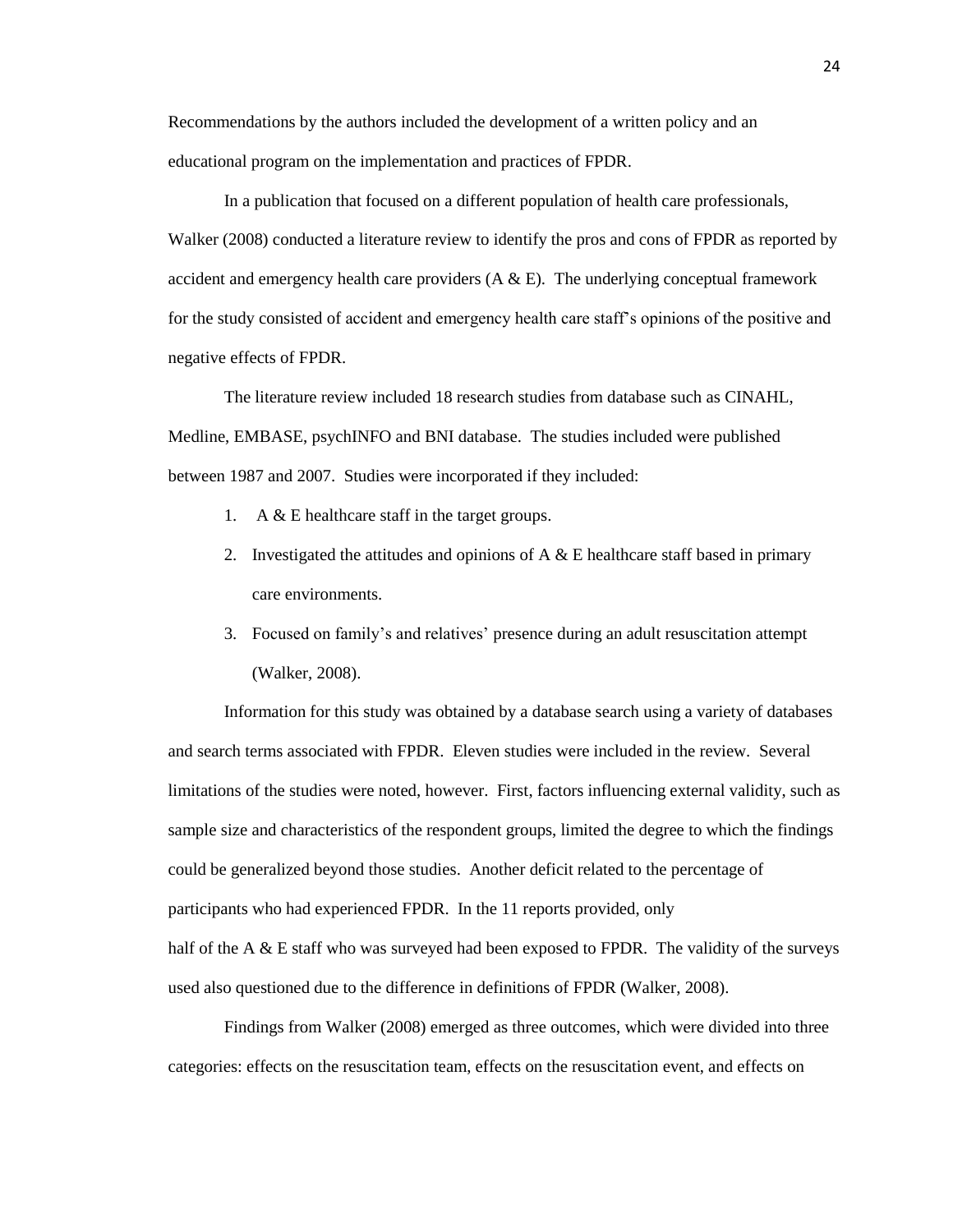family members. Effects on the resuscitation team found by Walker were inhibition of staff performance with the family present. It was found that among doctors the likelihood of allowing family presence increased with seniority. Overall, there was little support from all providers for FPDR and few regarded the family presence as appropriate. Findings from Walker also showed the increase in staff stress with FPDR. However, mores nurses were in favor of the possibility of allowing family to be present compared to less than half of the medical staff. Legal repercussions were a particular concern among the ED staff and were cited as a reason for not allowing the family to be present during a resuscitation of a loved one. Walker also found that physicians were concerned that families would be more apt to complain if they witnessed the resuscitation.

Effects on the resuscitation event found by Walker (2008) were fear that relatives' presence might adversely affect resuscitation procedures. It was felt that FPDR might hinder, interfere with, or obstruct resuscitation efforts. Another concern was the safety of the patient, relatives, and staff during the resuscitation. Walker also found that staff believed ceasing resuscitation efforts would become more difficult in the presence of the family members, but were not actually shown to occur.

Findings in this study also showed the effects on the family members who witnessed resuscitation. The main reason the family was discouraged from viewing the resuscitation was the psychological distress of the traumatic experience. Staff in the study also felt that by the family not being present the outcome of the resuscitation could be communicated more gradually. It was also found that by the family being present, they would know that every effort was made to resuscitate their loved on Walker (2008).

Walker (2008) concluded that FPDR is far from being readily accepted with fewer medical staff that nursing staff in favor of it. Overall,  $A \& E$  healthcare staff established that both positive and negative outcomes are apparent with FPDR; however, they believe that there are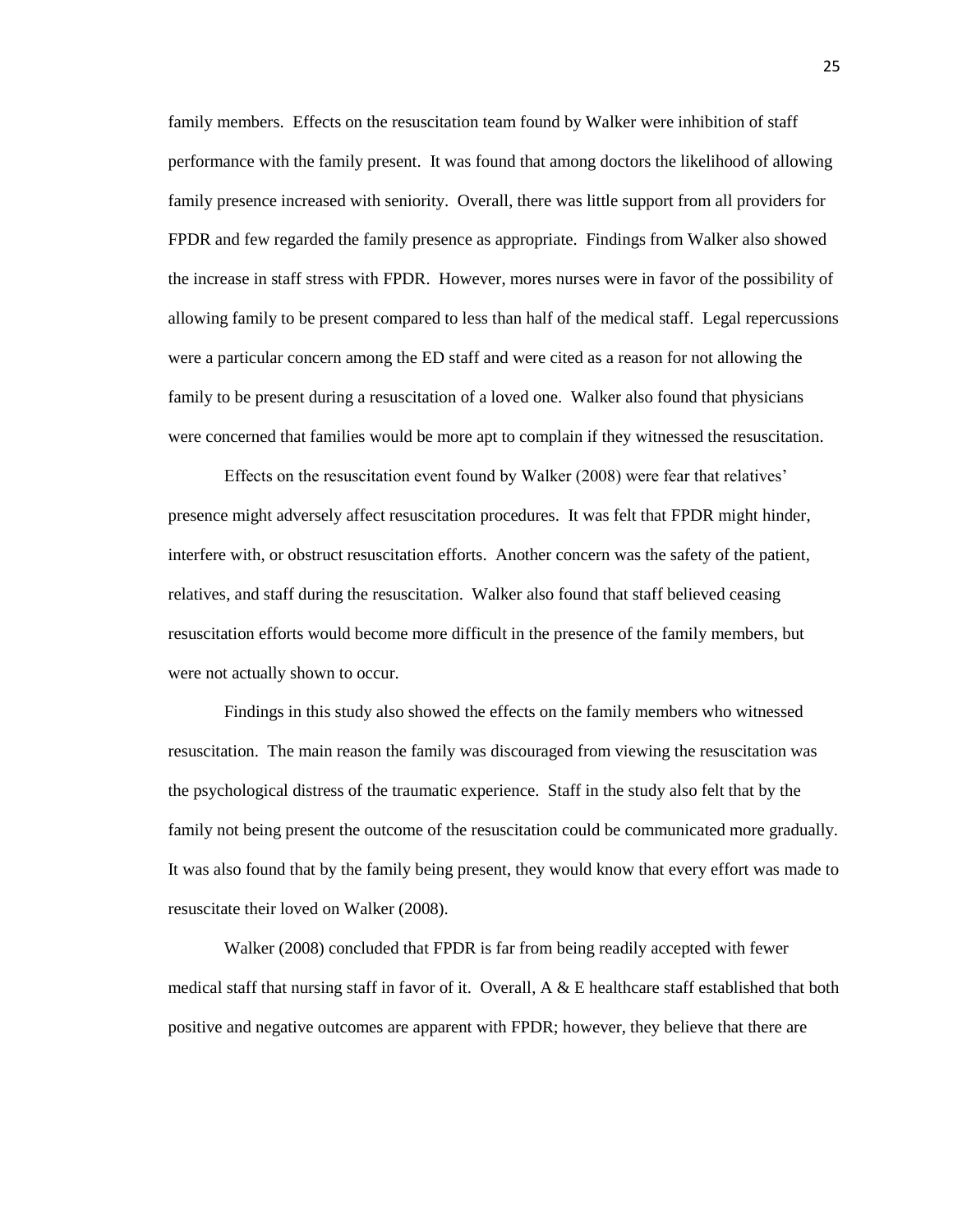more risks than benefits. Walker felt that the need for continual research is recommended to better be able to understand FPDR.

In yet another study of the perceptions of health care professionals about FPDR, Basol, Ohman, Simones, and Skillings (2009) conducted a research study to explore the attitudes, concerns, and beliefs related to FPDR in a broad sample of professionals. The setting of the study was a Magnet-designated hospital in the Midwestern USA. The staff that was incorporated in the study consisted of staff nurses, nurses in management, physicians, nurse anesthetists, respiratory therapists, and spiritual care staff from a variety of patient care units. There were 1,402 surveys distributed; 625 of the surveys were returned, which was a 45% response rate. The majority of the participants were white (97.3%), female (80.3%), and nurses (78.8%). The participants ranged from 23 to 81years in age; most had their current position for more than 10 years; and 72.2% had been involved in four or more resuscitations.

Data for the study was obtained using the 16-item Family Presence and Support: Staff Assessment Survey (ENA, 2001). This survey was utilized to identify the attitudes, concerns, and beliefs of healthcare personnel concerning FPDR. There were also three additional questions in relation to the benefits, influence, and support of a hospital policy implemented. The study also used a Likert scale that provided psychosocial and emotional support (Basol et al., 2009).

Findings from Basol et al. (2009) demonstrated support for family presence by critical care and emergency department nurses. Support for a policy giving families the option of being present during resuscitation was reported at 61.3%. Comments suggested by the participants were to: (a) have a designated team member to assist the family, (b) define "family member", (c) consider cultural background, (d) acknowledge that pediatrics is different from adults, (e) articulate that parents should have a choice, and (f) institute callbacks to the families by the primary RN. Two negative comments by the participants were that some healthcare workers would quit if FPDR became common practice, and some nurses felt, if there was support for this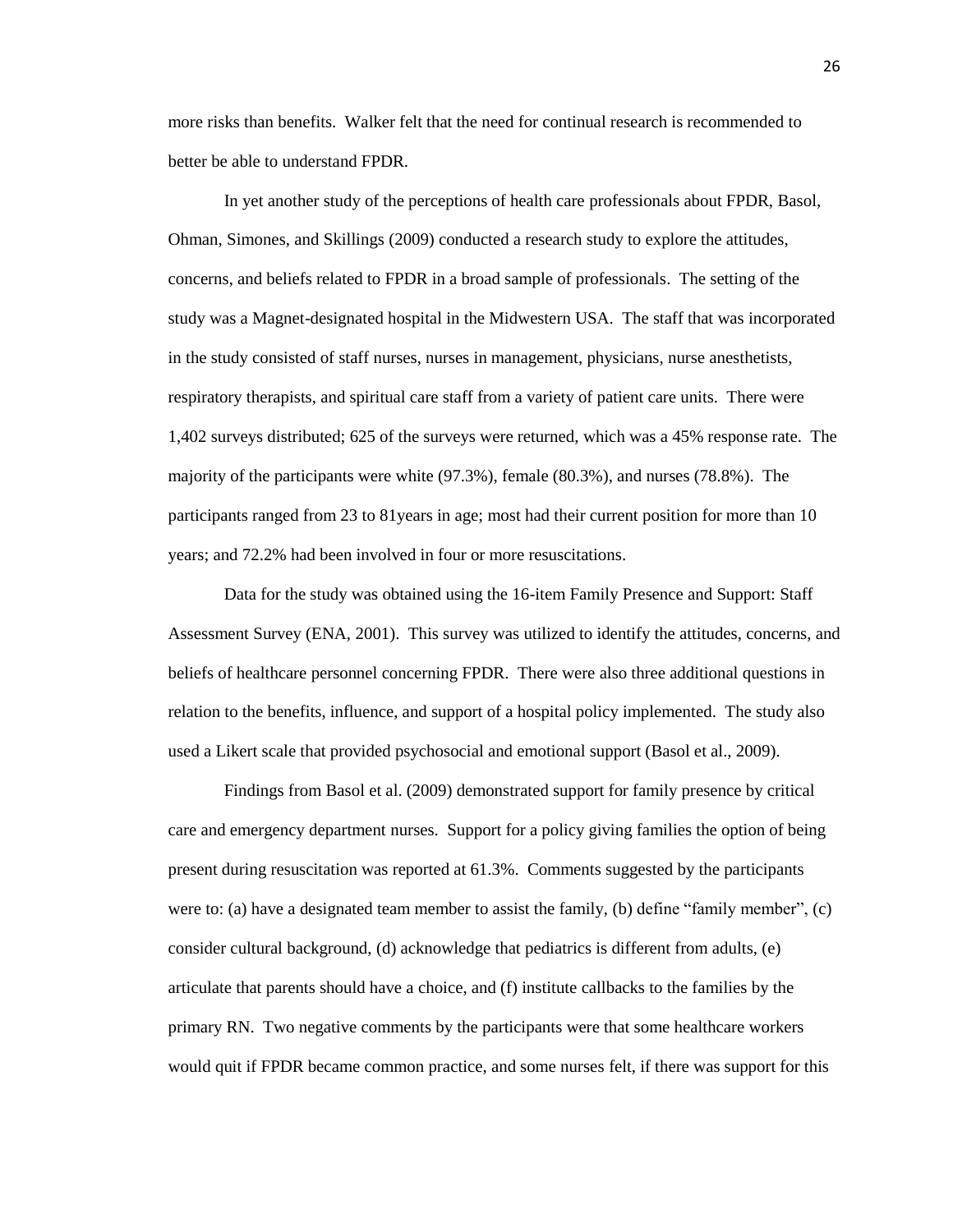concept, then there should be more social workers and psychologists to treat the dysfunctional families.

Basol et al. (2009) concluded that a policy that details the responsibilities of nurses during FPDR would be valuable, providing organization and consistency to the entire facility. The authors also concluded that further research should focus on data collection through closeended questions, rather than open-ended, to lessen the variety of responses that are produced by open-ended questions.

 Perry (2009) carried out a study to discover the knowledge and experience of children's nurses related to FPDR. The setting was three acute pediatric units in one hospital, with all 94 nursing staff receiving the survey. Of the 94 nurses, only 32 (34%) nurses responded to the survey. Most were registered children's nurses; the remainder consisted of registered nurses with pediatric experience or healthcare support workers.

A postal survey was utilized, using a structured questionnaire with various open-ended questions. The values and beliefs of the nurses were assessed by means of a five-point, 15 statement Likert scale. The Statistical Package for Social Sciences was used to analyze the objective data. The values and belief tool was designed for this study, since no available tools were found specific to this subject. Therefore, the tool had limited reliability and needed to be piloted to detect any problems (Perry, 2009).

Findings from Perry (2009) were that two-thirds of the respondents expressed an optimistic outlook concerning FPDR. The majority of participating nurses had been involved in the resuscitation of a child where the family members had been present. The majority of these nurses felt capable to be an experienced support person, as required in the ENA guidelines. Regardless of seniority, the nurses who participated in the study reported a need for education and knowledge about FPDR. Nurses furthermore reported increased tension during a FPDR circumstance and recommended formal counseling and informal debriefing sessions be made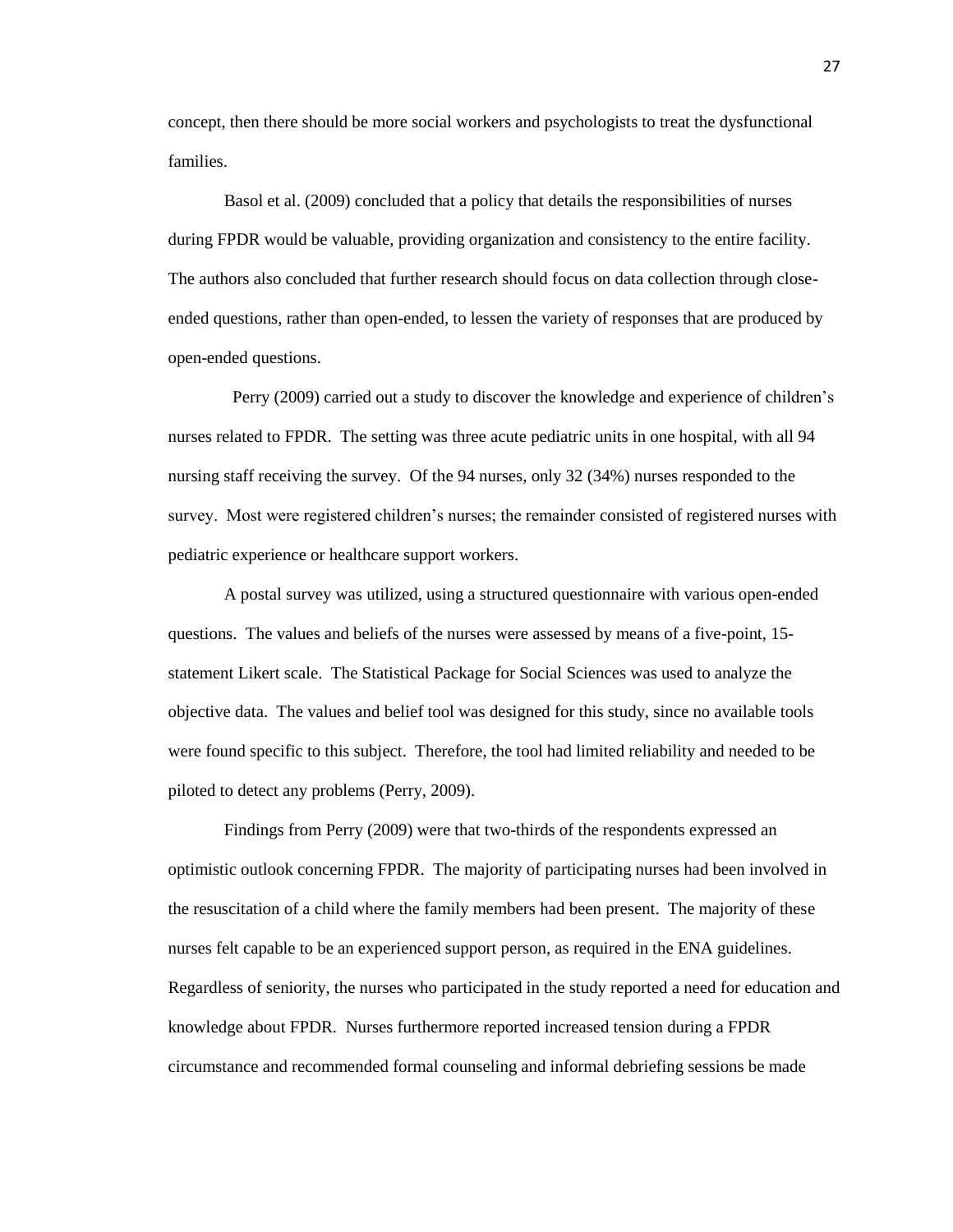available for staff and parents. Perry concluded that the lack of knowledge of children's nurses about FPDR must be addressed to assist in improving the care of parents who witness resuscitation of their child.

In another research study that focused on nurses in critical care and emergency units, Gunes and Zaybak (2009) examined the experiences and attitudes of nurses in relation to FPDR. The authors noted that, despite some benefits the practice of FPDR, the issue remained an ethical, moral and legal predicament, especially in Turkey, where this study was conducted. The study was a descriptive study carried out between February and September of 2007. The setting was in the province of Izmir, the third biggest city in Turkey, population around 2.5 million. Critical care nurses from intensive care and the emergency department in two university hospitals were chosen. Nurses needed to have more than two years of experience to participate in the convenience sample. There were 255 eligible nurses invited to be in the study; 62 declined and 58 were on leave. Therefore, the response rate of the study was 53%.

Information was collected utilizing a structured questionnaire, consisting of 43 items focused on three areas of inquiry:

- 1. Sociodemographic characteristics-age, area of practice, and years of experience
- 2. Nurses' experience with FPDR
- 3. Nurses' attitudes toward FPDR

Content validity of the questionnaire was supported by a panel of experts consisting of five academic and five critical care nurses who rated the relevance and clarity of the questionnaire. Cronbach's alpha was utilized to estimate internal consistency reliability of the question; however the coefficient was not published. Descriptive statistics were used to characterize the sample and each of the survey items (Gunes & Zaybal, 2009).

In Gunes and Zabal's (2009) study, all subjects were female, ranging in age from 21-50 years, and 86.7% of the nurses had less than10 years of experience. Of the nurses participating,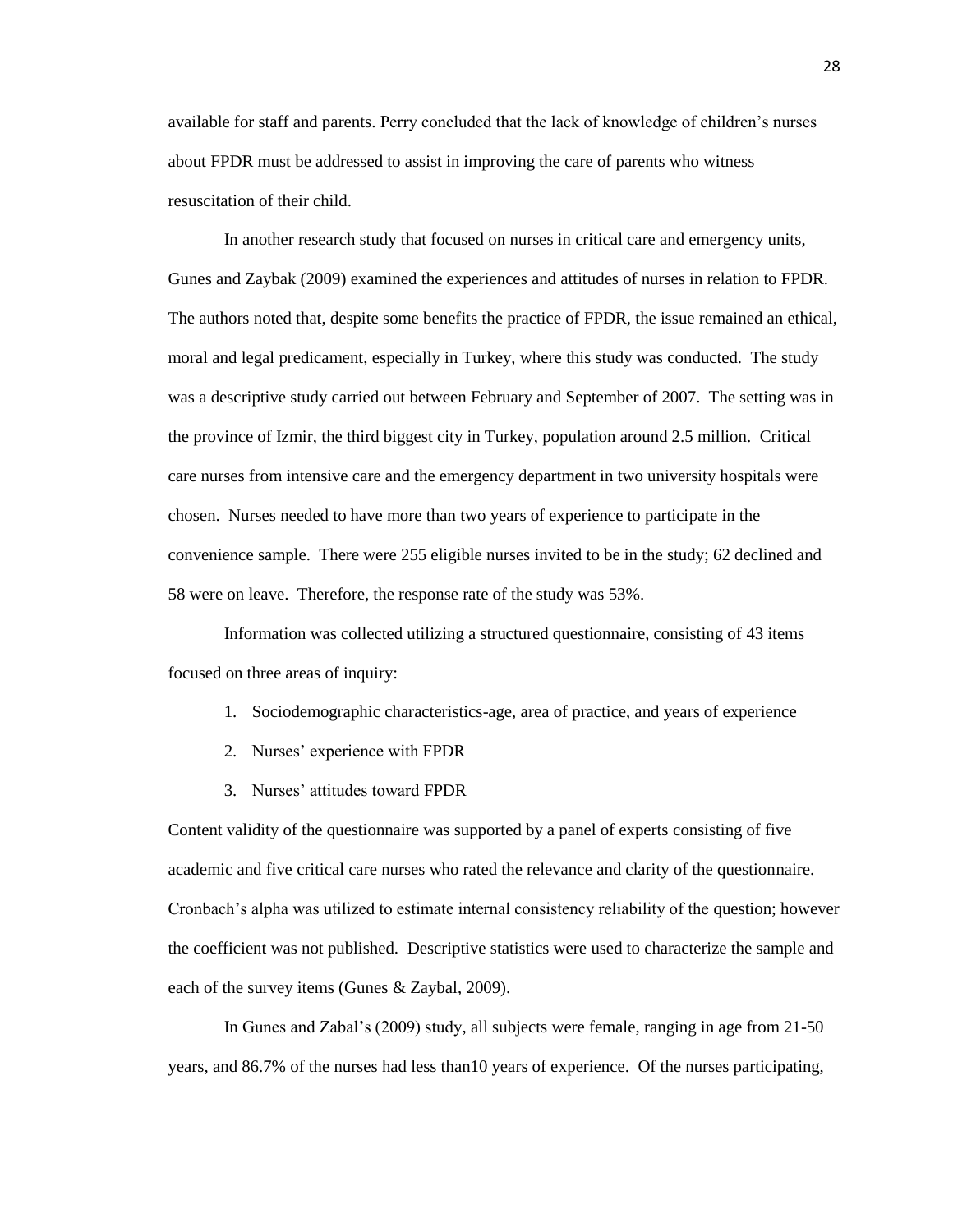22.2% had experienced a situation where family members were present during resuscitation of a loved one. Approximately 94.8% had encouraged a family member to be present during resuscitation efforts. All of the nurses in the study reported that they had no protocol on FPDR. It was reported that 88.1% of participating nurses disputed that family should always be offered the opportunity to be with the patient during resuscitation. The majority of nurses (91.1%) agreed that nurses did not want family members to be present.

Gunes and Zabal (2009) concluded that many Turkish critical care nurses had no experience with FPDR and did not encourage the practice. Neither of the participating hospitals had protocols or a policy concerning FPDR. Turkish nurses disagreed with FPDR for many reasons, including fear of psychological trauma, legal litigation, performance anxiety, and distraction of the resuscitation team. The authors noted that further studies were needed in larger samples and should include physicians and family members.

In another study published the same year on the perceptions of critical care nurses related to FPDR, McClement et al. (2009) conducted an online survey in Canada, where surveys were distributed to 944 nurses, and approximately 450 (48%) of the nurses responded to the survey. The majority of them were female between the ages of 40 and 49 years, worked full time as staff nurses, and had been in practice as critical care nurses for more than 15 years. The majority of Canadian provinces and territories were represented in the sample. Eight percent of the participants indicated that their facility had a written policy for FPDR.

Information was collected from an 18-item survey showing the demographic data and assessing the nurses' practices, preferences, and hospital/professional organization policies related to FPDR. Participants were also allowed to describe in writing their experiences with FPDR. A company that specialized in online surveys was utilized to collect the data. Data analysis of written responses was completed using content analysis and constant comparison techniques (McClement et al., 2009).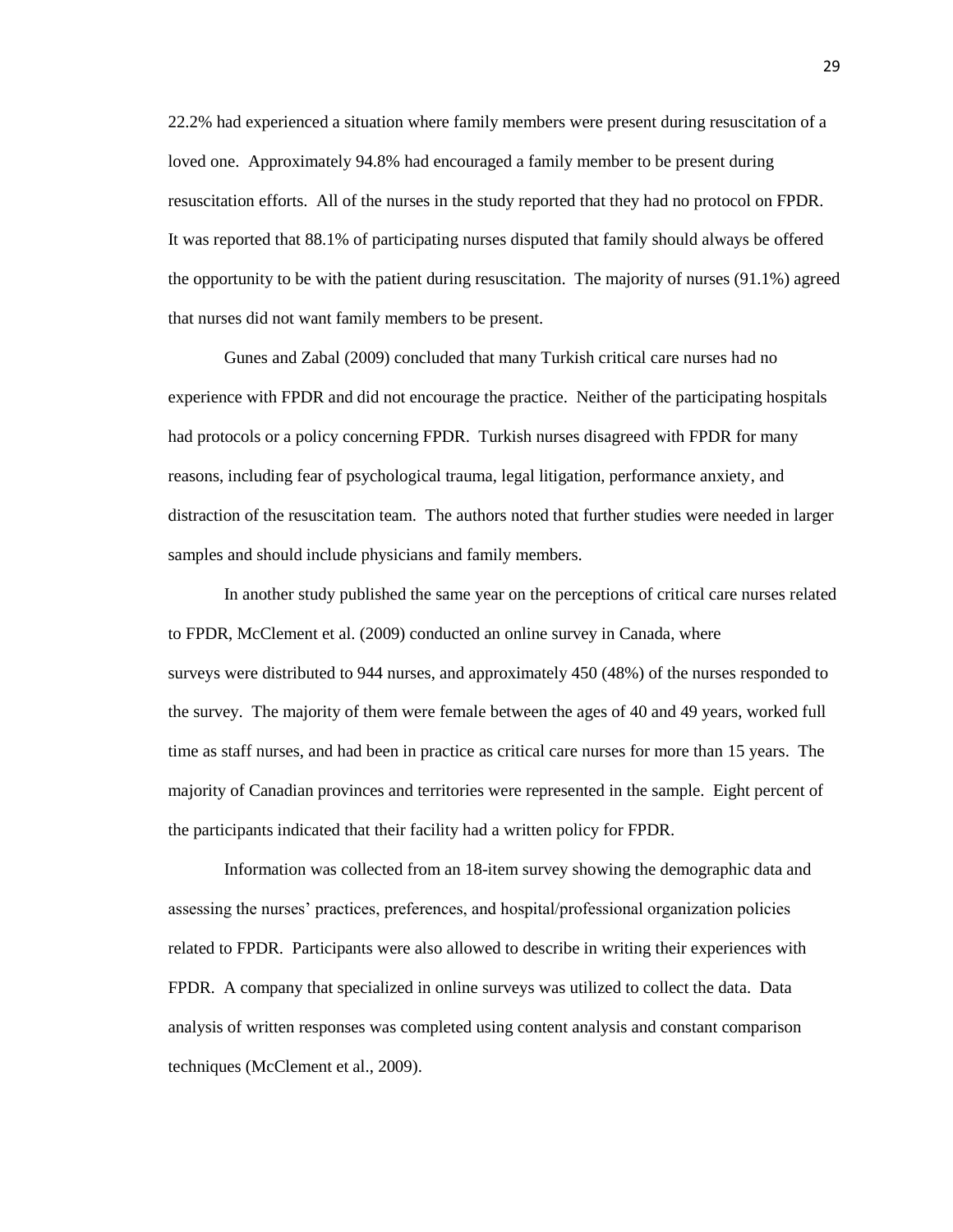Findings from McClement et al. (2009) were that, of the 450 critical nurses who completed the survey, 242 chose to share qualitative comments regarding their experiences with FPDR. There were four chief themes that materialized from the data:

- 1. Perceived benefits for family members
- 2. Perceived risks for family members
- 3. Perceived benefits for healthcare providers
- 4. Perceived risks for healthcare providers

McClement et al. (2009) concluded that the practice of FPDR influenced both family members and members of the resuscitation team. Nurses considered these effects when deciding whether or not to bring family members to the bedside. The authors also concluded that more research was needed that gave voice to those who have firsthand experience with the practice of FPDR and its effects on the psychological health of family members. They also called for more research on ways the healthcare teams can be supportive to the families during FPDR.

## **Summary of Findings**

Although the practice of FPDR has acquired approval from many professional organizations and family members argue fervently for the opportunity to be present, uncertainty remains among health care professionals. The purpose of this study was to examine the FPDRrelated viewpoints of healthcare professionals. In providing a context for this study, this chapter reviewed twelve studies on FPDR from the approach of both the families and health care professionals.

Several demographic factors were found to be related to perceptions of FPDR, including area of clinical specialty, membership in a professional nursing organization, clinical certification, RN rather than LPN (Twibell et al., 2008). Overall, nurses were more supportive of FPDR than physicians, and Emergency Department nurses had a better attitude concerning FPDR than nurses in other departments (McClenathan et al., 2002).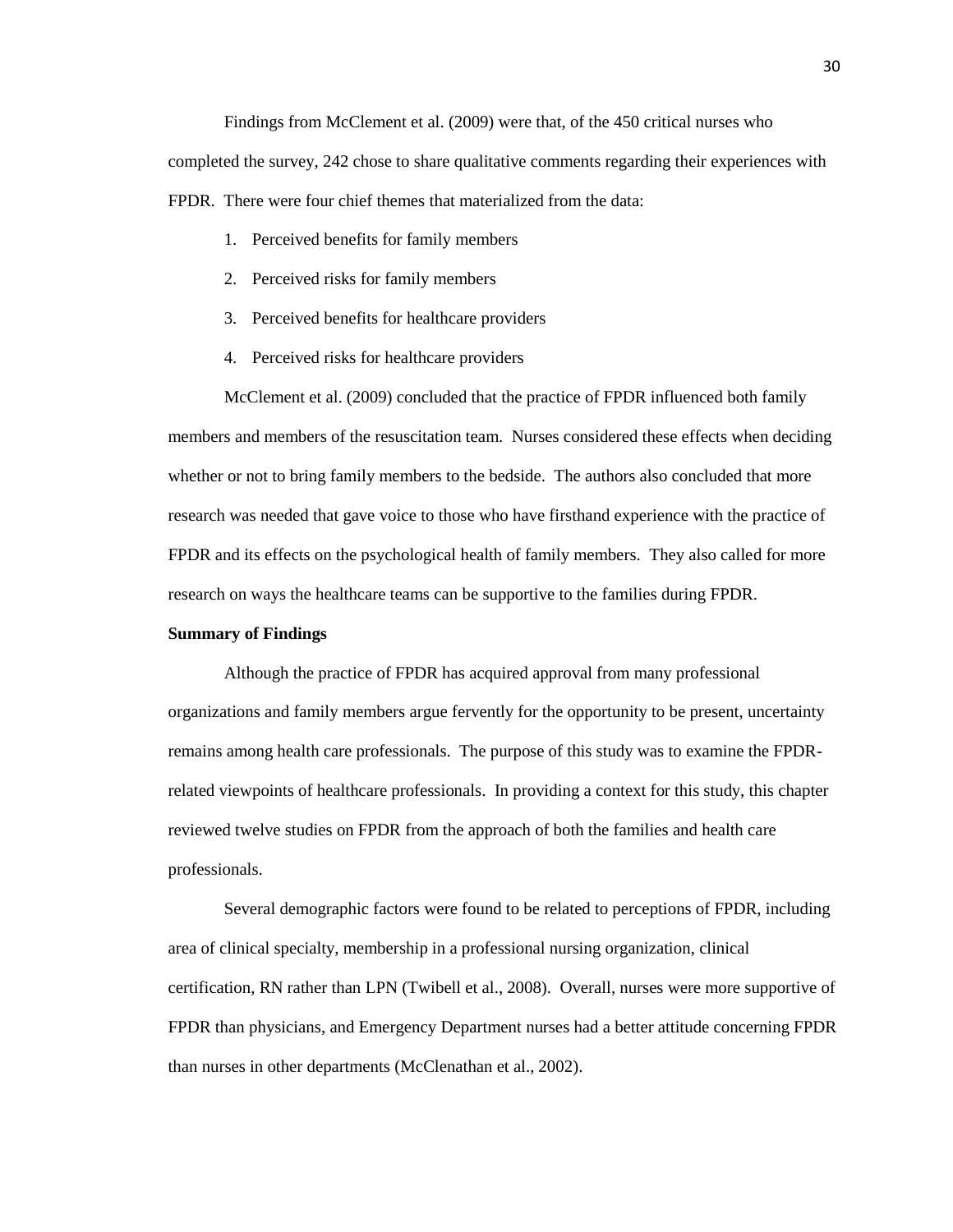Multiple health care institutions did not have a policy pertaining to FPDR, although professional organizations such as the ENA and AACN recommended that institutions have a policy supporting FPDR. Most health care professionals favored a policy advocating FPDR (McClement et al., 2009).

The studies that concentrated on family perceptions all supported FPDR. Families believed that observing the attempted resuscitation assisted in the grieving process. Families felt that it was their right to have the opportunity to be in attendance at the resuscitation of their family member. Families did not perceive that being present during loved ones' resuscitation resulted in any increased stress or mental anguish (McGahey-Oakland et al., 2007; Maxton, 2008).

The studies that focused on the opinions and thoughts of health care professionals exhibited some support for FPDR; however, most concluded that further research was recommended to better understand reactions to FPDR. Some of the conclusions were that resuscitation could possibly cause psychological distress for the family; increased litigation; diminished safety for the patient, staff and family; hindrance of resuscitation efforts by the family; and increase in staff stress with family present (McClenathan et al., 2002; McGahey-Oakland et al., 2007). Mian et al. (2007) assessed health care professionals thoughts prior to and after the implementation of an education course on FPDR in the emergency department. The study found that, following the course, there were actual positive changes in the opinions of the staff concerning FPDR.

More research is also needed to clarify nurses' perceptions of FPDR and how perceptions are associated with demographic factors. Then educational approaches can be tailored to specific nurse characteristics, in an effort to resolve barriers to FPDR.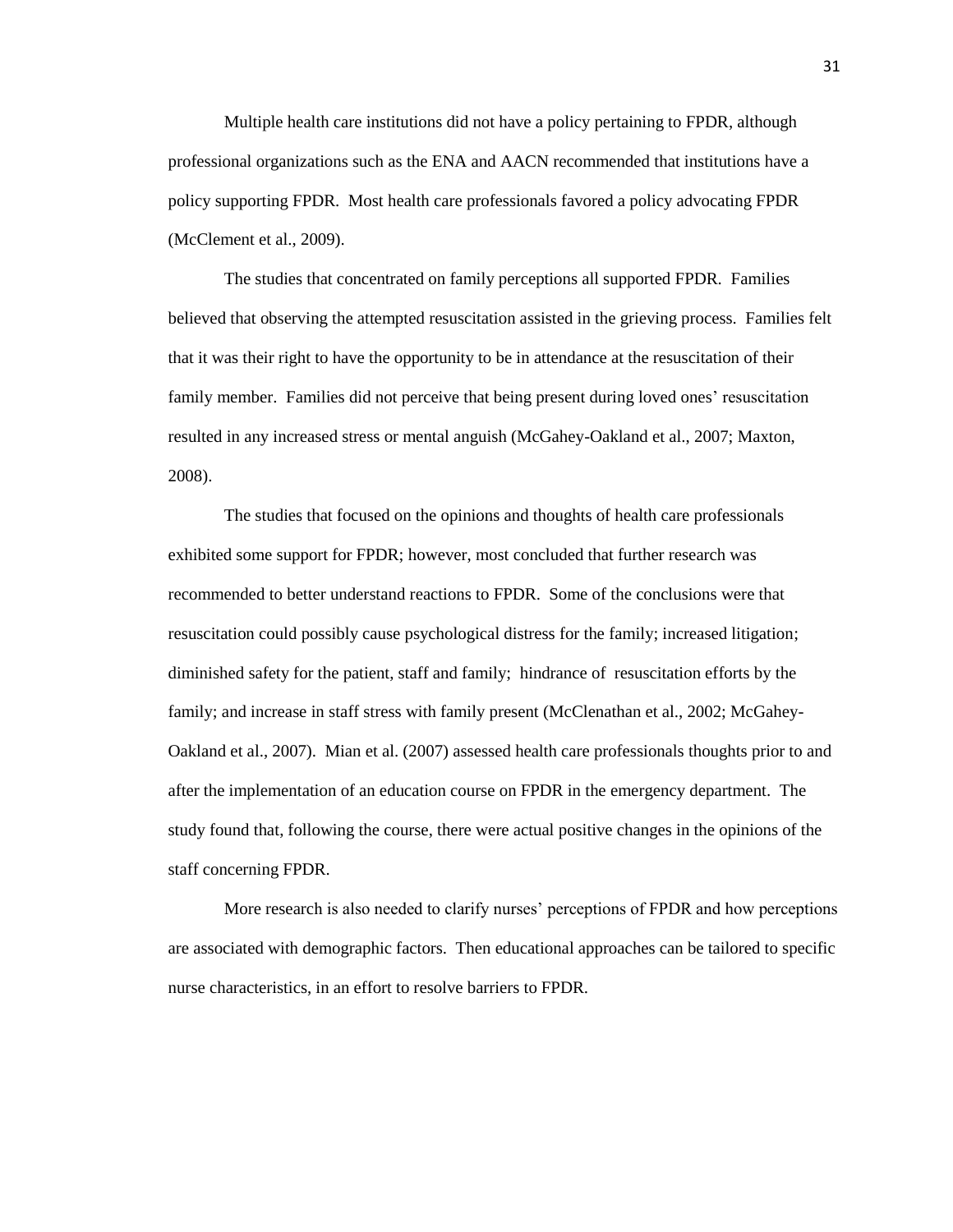## **Chapter III**

#### **Methodology and Procedures**

# **Introduction**

Cardiopulmonary resuscitation (CPR) can be a demanding event for health care professionals. Performing effectively in a tense, fast-paced context can be challenging. The presence of families in the room during CPR can increase stress on the resuscitation team. Perceptions of nurses in relation to FPDR vary from favorable to unfavorable. FPDR is supported by a number of professional nursing organizations, including the AACN and ENA. Comprehending and comparing nurses' perceptions of FPDR as associated with nurse demographics may aid in planning education for nurses to support FPDR. This study partially replicates a research study by Twibell et al. (2008). The purpose of this study was to explore nurses' perceptions of FPDR and the relationships of these perceptions to selected demographic variables.

## **Research Question**

The research question that directed the descriptive correlational study was "What are the relationships among nurses' perceptions related to FPDR and personal demographic variables?"

## **Population, Sample, and Setting**

Nurses from three different hospitals in southeastern Indiana participated in this study. The population consisted of registered nurses employed full time as staff nurses in the emergency department and the critical care units. The participating nurses were all 18 years of age or older and could all read English. The three participating hospitals did not have a policy in place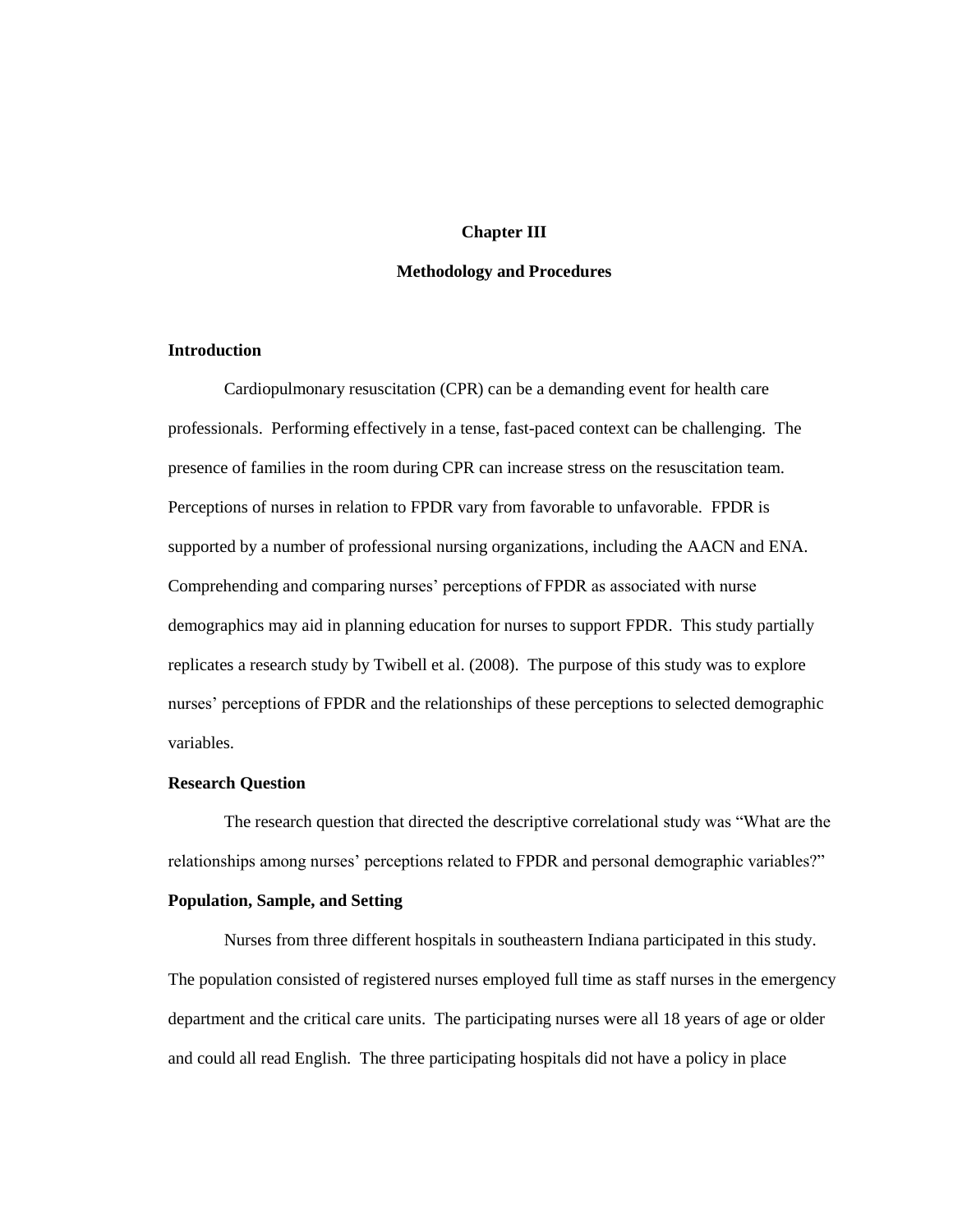supporting FPDR. The emergency department and critical care units of the hospitals rarely utilized FPDR. The hospitals that participated in the study were all 500-bed facilities that maintained Magnet status and employed 250 registered nurses. The convenience sample was made up of approximately 250 nurses, based on a power analysis.

#### **Protection of Human Subjects**

Documents for the study were presented to each of the three hospitals' Institutional Review Boards for approval prior to the onset of the study. Following the approval by the Institutional Review Board, the information was given to the Chief Nursing Officers and managers of each participating unit of all three hospitals. Packets containing all necessary information for the study were distributed by email to potential participants. The information packets were readily available in hard copy form on each unit. Advertisements about the study were made at unit meetings and by email.

The packets contained the survey, as well as a cover letter explaining the purpose of the study, participant rights, and the expected return date. Returning the survey served as consent to participate in the study, as stated in the cover letter.

Participation in the study was voluntary, and the participants were informed that they could withdrawal from the study at any time. All data collected were confidential and only viewed by the researchers and those entering the data. The survey was anonymous. The demographic variables collected consisted of gender, ethnicity, and education level, current certifications, type of unit where employed, and number of years of experience as a nurse. The participants could decide to omit any question about which they did not wish to disclose information.

There was neither reward nor punishment for participating or not participating in this research project. The only benefit to participating was to donate to professional knowledge on the subject of FPDR. The only risk was the remote possibility that participants could be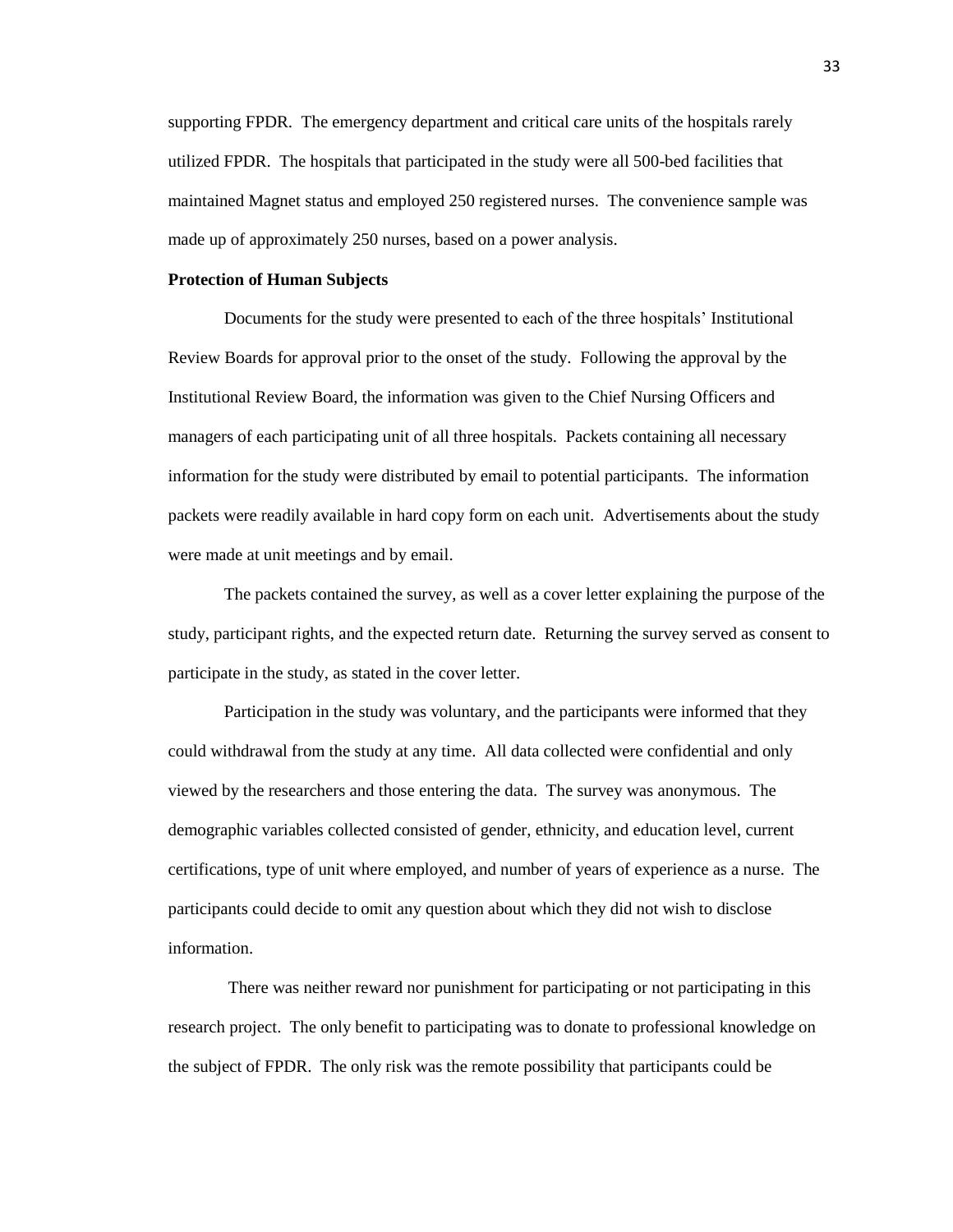identified by unique demographic data. The diversity of the large sample pool provided assurance that an individual participant could not readily be identified through demographic data. Participants were informed that no effort would be made to determine who did and did not participate in the study.

The importance of the study was mentioned in the cover letter and included the expansion of knowledge about nurses' perceptions of FPDR, which only nurses can provide. The risk: benefit ratio was considered satisfactory.

Participants placed the completed instrument in a sealed envelope and deposited it in a collection box located in the participating nursing units. Completed surveys were kept in a locked file drawer in the locked office of the principal investigator. At the end of the study, the data will be destroyed by shredding and by deleting computer files.

## **Procedures**

The researcher made information packets available on each of the participation nursing units; packets contained a copy of the cover letter explaining what each participant was to do in order to complete the surveys. A sealable envelope was given to each participant in which to place the completed survey; instructions were included to return completed surveys to a designated drop box centrally located in the departments. There was no interaction between the researcher and the participants pertaining to the study, unless the participant contacted the researcher to ask a question about the study.

## **Instruments and Methods of Measurement**

Two instruments were utilized to measure nurses' perceived benefits and risks, nurses' self-confidence as related to FPDR, and chosen demographics. The Family Presence Risk-Benefit Scale (FPR-BS) constructed by Twibell et al. (2008) was used to measure nurses' perceptions of risks and benefits of FPDR. This tool consisted of 26 items utilizing a 5-point Likert scale ranging from strongly disagree (1) to strongly agree (5). The second instrument was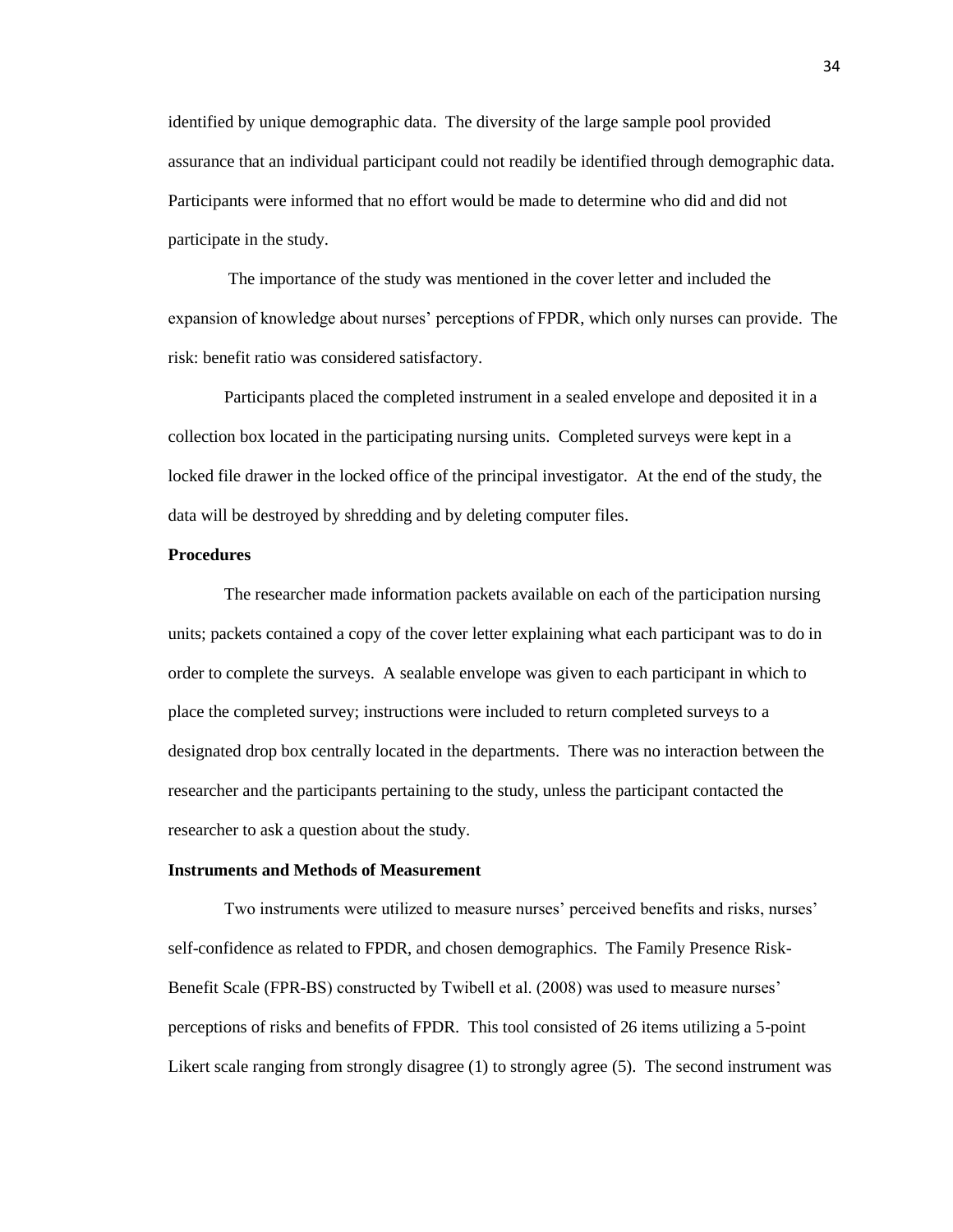a 17-question Family Presence Self-Confidence Scale (FPS-CS) (Twibell et al. 2008). This instrument measured nurses' self-confidence in participating in the resuscitation of a patient with the family present. This instrument used the same Likert scale as the FPR-BS. Both instruments for the study were designed and evaluated for validity by a team of clinical experts in FPDR, statistical experts, and academicians. A pilot study was conducted with 20 nurses, which caused some modifications of both instruments preceding the use in the Twibell et al. study. Reliability and validity were supported in a test of the two tools in a sample of nurses ( $n = 375$ ) from a variety of clinical settings in a hospital in the Midwest. Therefore, it was anticipated that the tools would be valid and reliable in the present study.

A tool that measured demographic variables was used. The variables consisted of age, gender, ethnicity, level of education as an RN or LPN, current professional certifications, type of unit, number of years experience and type of patients on their unit. An additional item questioned the number of times the participant had requested a family to be present during resuscitation efforts. The 3-point response scale for this item was never, less than five times, or greater than five times.

#### **Data Analysis**

Data were recorded into an SPSS program. Negatively worded items were reverse scored. Analysis of the construct validity of the FPR-BS and FPS-CS instruments (Twibell et al., 2008) was accomplished by a factor analysis with varimax rotation to explore the factor structure of the two scales. When the underlying structure of the scales was confirmed, Cronbach's alpha coefficient value was used to assess internal consistency reliability of scales. Descriptive analysis was used to explain demographic variables. Pearson *r* connections were utilized to assess relationships between scores on perceptual scales and the demographic variables measured at interval level. For data not measured at the interval level, other correlations were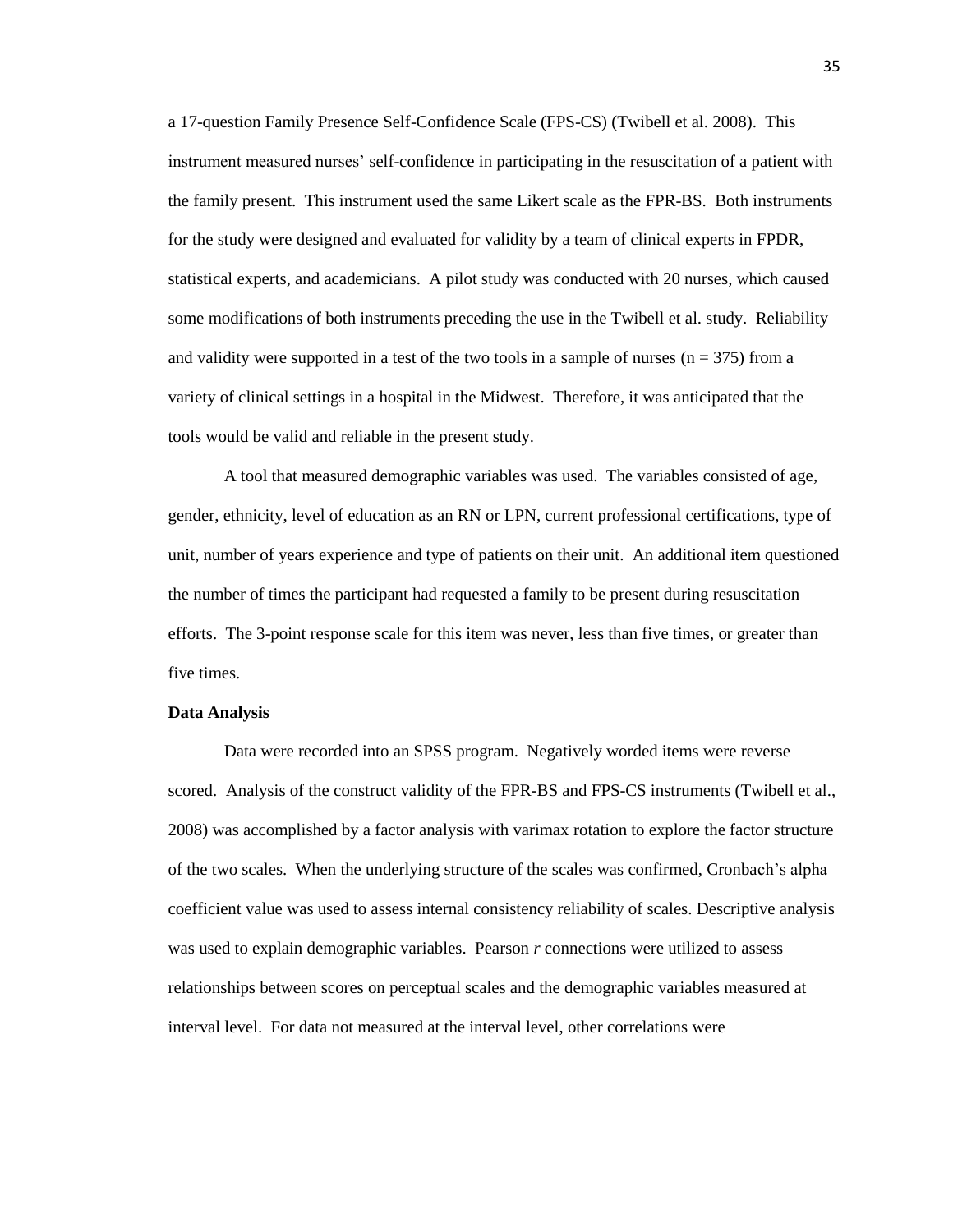chosen, and t-tests or analyses of variances were calculated to check for differences among groups. Significance was set at  $p < .05$ .

## **Summary**

As a replication of the study performed by Twibell et al. (2008), this correlational study surveyed nurses' perceptions of FPDR and the relationships of these perceptions to selected demographic variables. Nurses who participated in the study  $(n = 250)$  completed two instruments. Data analysis incorporated psychometric testing of instruments, followed by correlations among study variables to address the research question. Results could shape learning strategies to advocate nurses' self-assurance in supporting in FPDR.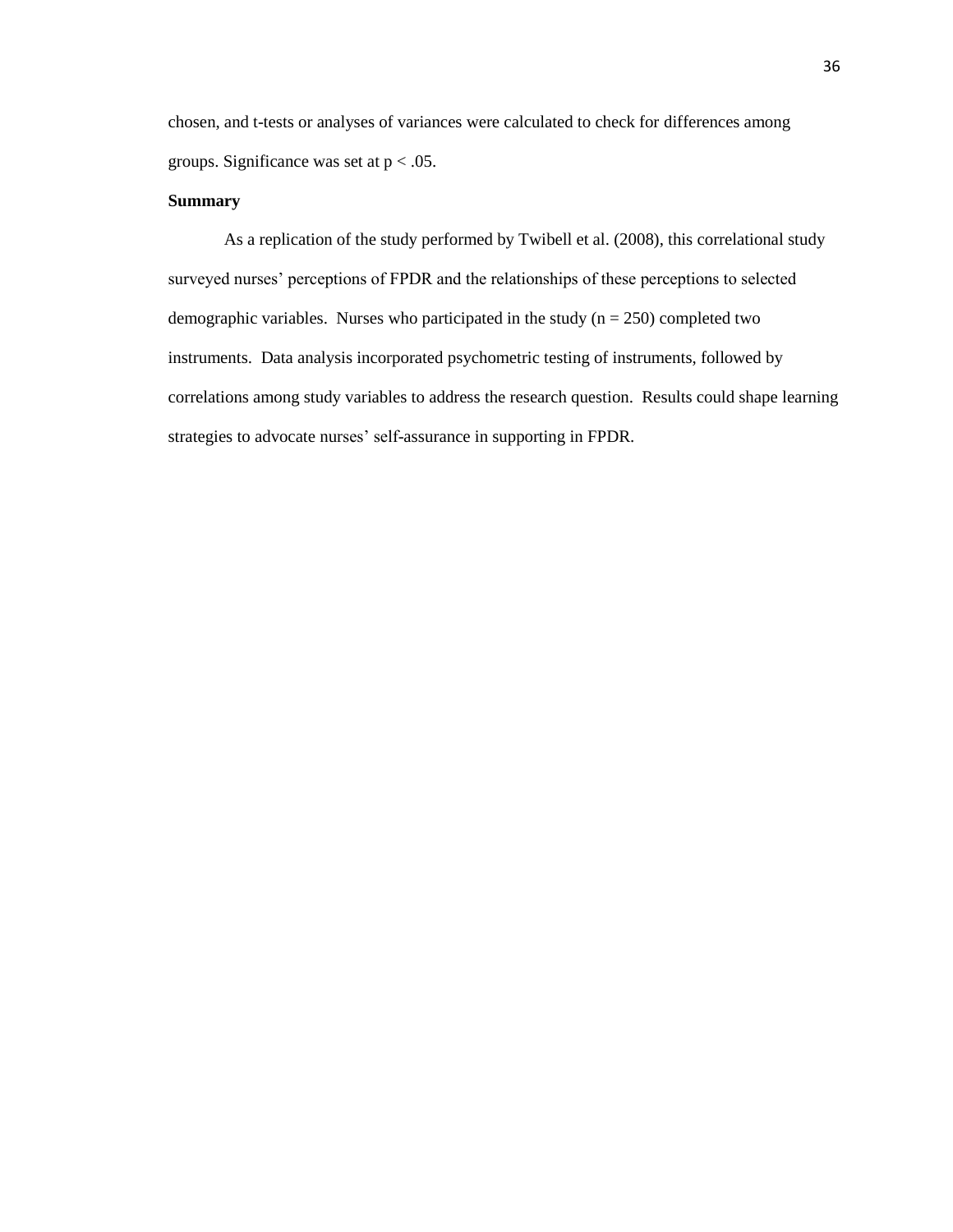## **References**

- Ajzen, I., & Fishbein, M. (1972). Attitudes and normative beliefs as factors influencing behavioral intentions. *Journal of Personality and Social Psychology*, *21*(1), 1-9.
- American Association of Critical-Care Nurses. (2004). Practice Alert: Family presence during CPR and invasive procedures. Retrieved from [http://www.aacn.org/AACN/practiceAlert.nsf/vwdoc/pa2](http://www.aacn.org/AACN/practiceAlert.nsf/vwdoc/pa2%20October%2023)
- American Heart Asssociation (2000). Guidelines 2000 for Cardiopulmonary Resuscitation and Emergency Cardiovascular Care. *Circulation*, *102*(8 suppl), I-1- I-291.
- Basol, R., Ohman, K., Simones, J., & Skillings, K. (2009). Using research to determine support for a policy on family presence during resuscitation. *Dimensions of Critical Care Nursing*, *28*(5), 237-247.
- Belanger, M. A., & Reed, S. (1997). A rural community hospital's experience with family-witnessed resuscitation. *Journal of Emergency Nursing*, *23*(3), 238-239.
- Breslau, N., Peterson, E. L., Kessler, R. C., & Schultz, L. R. (1999). Short screening scale for DSM-IV posttraumatic stress disorder. *American Journal of Psychiatry*, *156*(6), 908-911.
- Clift, L. (2006). Relatives in the resuscitation room: A review of benefits and risks. *Paediatr Nurse, 18*(5). 14-18.
- Cooper, J. C., Cooper, J. D., & Cooper, J. M., (2006) . Cardiopulmonary resuscitation: History, current practice, and future direction. *Circulation*, *114*(25), 2839-2849.
- Derogatis, L. R. (2001). *Brief symptom inventory-18: Administration, scoring, and procedures manual.* Minneapolis, MN: NCS Pearson.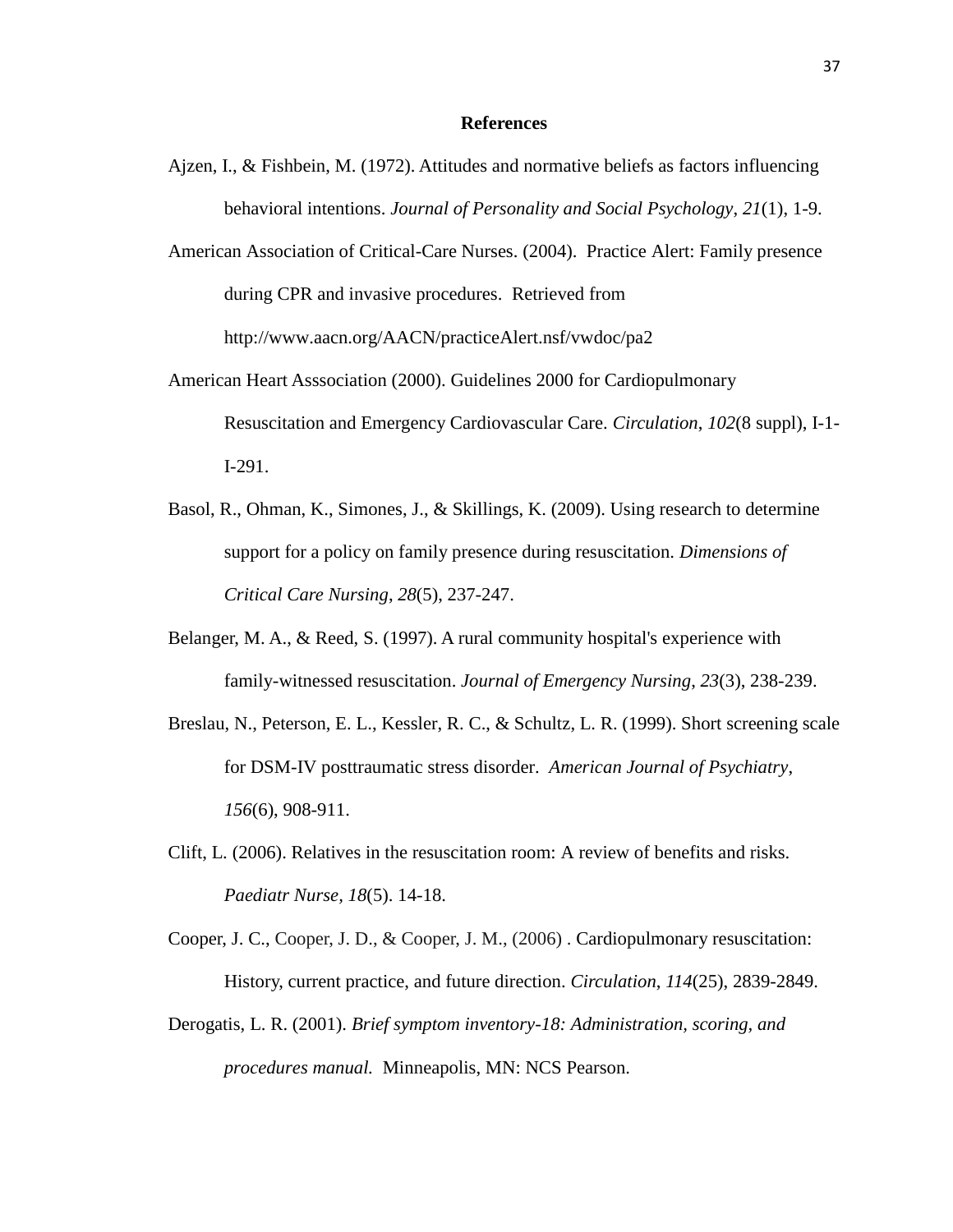- Doyle, C. J., Post, H., Burney, R. E., Manio, J., Keefe, M., & Rhee, K. J. (1987). Family participation during resuscitation: An option. *Annals of Emergency Medicine*, *16*(6), 107-109.
- Ellison, S. (2003). Nurses' attitudes toward family presence during resuscitation efforts and invasive procedures. *Journal of Emergency Nursing*, *29*(6), 515-521.
- Emergency Nurses Association (2001). *Family presence manual: presenting the option for family presence* (2<sup>nd</sup> ed.). Des Plaines, IL: The Association.
- Fell, O. (2009). Family presence during resuscitation efforts. *Nursing Forum*, *44*(2), 144- 150.
- Fitzgerald, K. (2008). Should families be present during resuscitation? *Medsurg Nursing*, *17*(6), 431-433.
- Grice, A. P., Picton, P., & Deakin, C. D. (2003). Study examining attitudes of staff, patients and relatives to witnessed resuscitation in adult intensive care units. *British Journal of Anaesthesia*, *91*(6), 820-824.
- Gunes, U., & Zaybak, A. (2009). A study of Turkish critical care nurses' perspectives regarding family-witnessed resuscitation. *Journal of Clinical Nursing*, *18*(12), 2907-2915.
- Hanson, C. S., & Strawser, D. (1992). Family presence during cardiopulmonary resuscitation: Foote Hospital emergency department's nine-year perspective. *Journal of Emergency Nursing*, *18*(2), 104-106.
- Holzhauser, K., & Finucane, J. (2007). Staff attitudes to family presence during resuscitation: Part A: An interventional study. *Australasian Emergency Nursing Journal*, *10*(3), 124-133.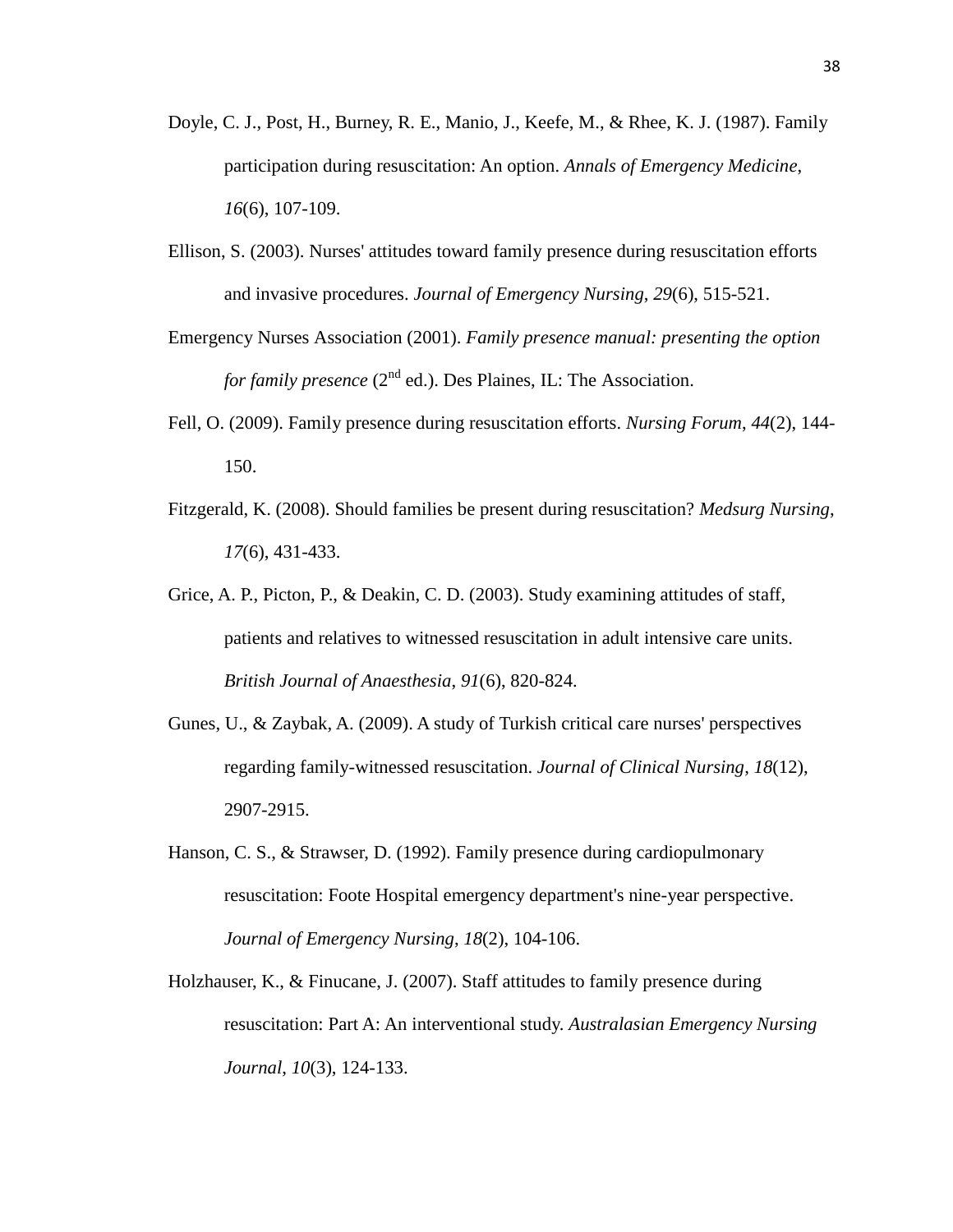- Lewin, K. (1947). Frontiers in group dynamics II. Channels of group life; social planning and action research. *Human relations*, *1*(2), 143-153.
- Madden, E., & Condon C. (2007). Emergency nurses' current practices and understanding of family presence during CPR. *Journal of Emergency Nursing*, *3*(5), 433-440.
- Maxton, F. (2008). Parental presence during resuscitation in the PICU: the parents' experience. *Journal of Clinical Nursing*, *17*(5), 3168-3176.
- McClement, S., Fallis, W., & Pereira, A. (2009). Famly presence during resuscitation: Canadian critical care nurses' perspectives. *Journal of Nursing Scholarship*, *41*(3), 233-240.
- McClenathan, B., Torrington, K., & Uyehara, C. (2002). Family member presence during cardiopulmonary resuscitation a survey of US and international critical care professionals. *Chest*, *22*(6), 2204-2211.
- McGahey-Oakland, P. R., Lieder, H. S., Young, A., & Jefferson, L. S. (2007). Family experiences during resuscitation at a children's hospital emergency department. *Journal of Pediatric Nurse Practitioner*, *21*(4), 217-225.
- Mian, P., Warchal, S., Whitney, S., Fitzmaurice, J., & Tancredi, D. (2007). Impact of a multifaceted interventionon nurses' and physicians' attitudes and behaviors toward family presence during resuscitation. *Critical Care Nurse*, *27*(1), 52-61.
- Miller, J. H., & Stiles, A. (2009). Family presence during resuscitaiton and invasive procedures: The nurse experience. *Qualitative Health Research*, *19*(19), 1431- 1442.
- Nibert, A. (2005). Teaching clinical ethics using a case study family presence during cardiopulmonary resuscitation. *Critical Care Nurse*, *25*(1), 38-43.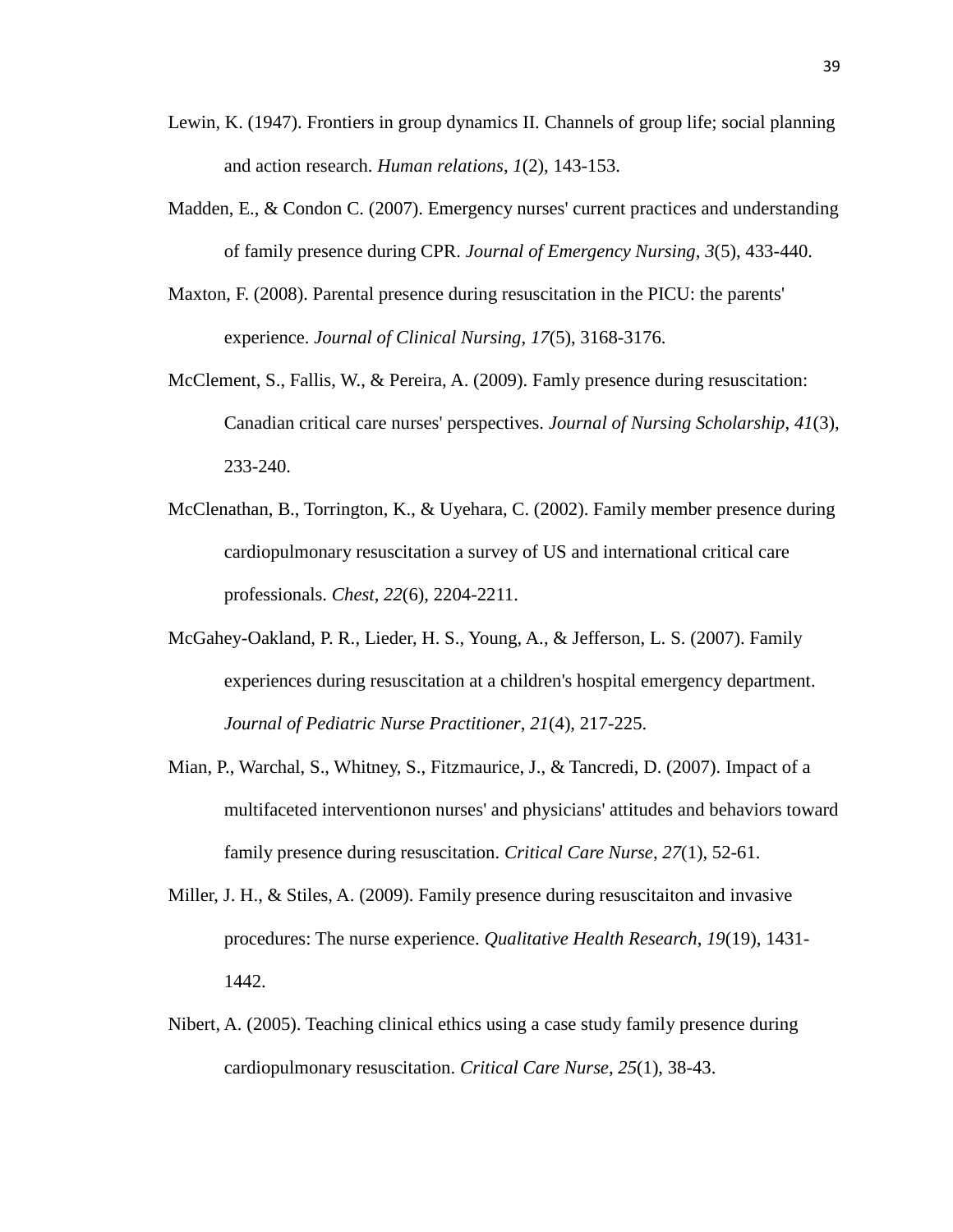- Peplau, H. (1997). Peplau's theory of interpersonal relations. *Nursing Science Quarterly*, *10*(4), 162-167.
- Perry, S. E. (2009). Support for parents witnessing resuscitation: Nurse perspectives. *Paediatric Nursing, 21*(6), 26-31.
- Ray, M. (2010). *A study of caring within an institutional culture.* Boca Raton, FL: Lambert Academic Publishing.
- Robinson, S. M. Mackenzie-Ross, S., Campbell Hewston, G. L., Egleston, C.V., & Prevost, A.T. (1998). Psychological effect of witnessed resuscitation on bereaved relatives. *Lancet*, *352*(9128), 614-617.
- Rogers, E. (2003). *Diffusion of innovations (5th ed.).* New York, NY: Free Press.
- Roussel, L., & Swansburg, R. C. (2009). *Management and leadership for nurse administrators* (5th ed.). Sudbury, MA: Jones and Bartlett Publishers.
- Tamekia, L. (2008). Family presence: To stay or not to stay? *Nursing*, *38*, 6-8.
- Tomey, A., & Alligood, M. R. (2006). *Nursing theorists and their work* (6th ed.)*.* Louis, MO: Mosby.
- Twibell, R., Siela, D., Riwitis, C., Wheatley, J., Riegle, T., Bousman, D…Neal, A. (2008). Nurses' perceptions of their self-confidence and the benefits and risks of family presence during resuscitation. *American Journal of Critical Care*, *17*(2), 101-111.
- Van Manen, M. (1990). *Researching lived experience: Human science for an action sensitive pedagogy*. Suny Press.
- Walker, W. (2008). Accident and emergency staff opinion on the effects of family presence during adult resuscitation: Critical literature review. *Journal of Advanced Nursing*, *61*(4), 348-362.